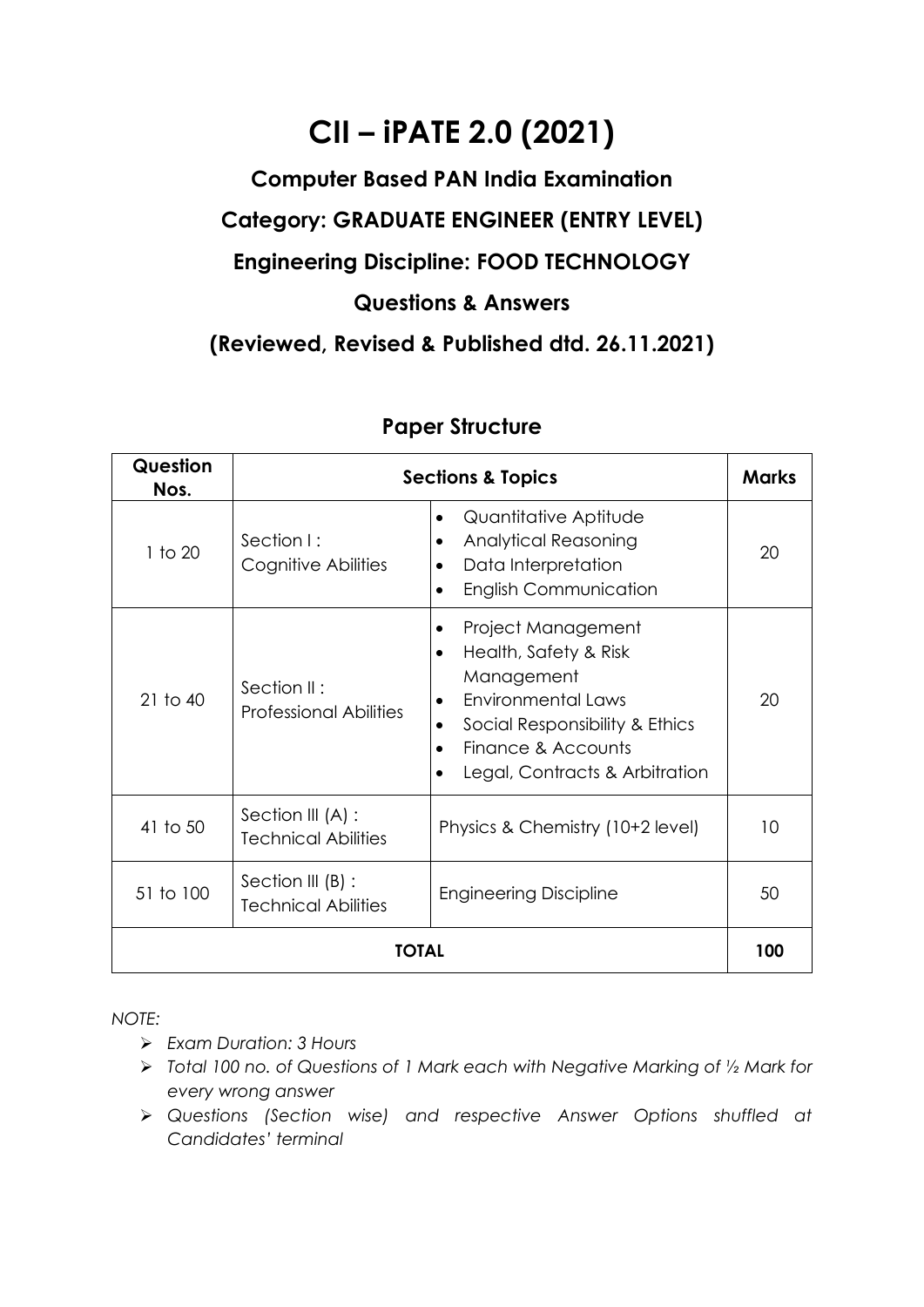| Question<br>No. 1 | Discriminant of a second-degree polynomial with integer coefficients cannot be: |    |    |    |
|-------------------|---------------------------------------------------------------------------------|----|----|----|
| Answer            | $\mathsf{A}$                                                                    | B) | ◡  |    |
| Options           | 43                                                                              | 33 | 68 | 25 |
| Right             | $\forall$                                                                       |    |    |    |
| Answer            |                                                                                 |    |    |    |

| Question<br>No. 2 | How many subsets A of $\{1, 2, 3, 4, 5, 6, 7, 8, 9,$ and $10\}$ have the property that no two<br>elements of A sum to 11? |     |     |     |
|-------------------|---------------------------------------------------------------------------------------------------------------------------|-----|-----|-----|
| Answer            | A                                                                                                                         | B)  |     |     |
| Options           | 1024                                                                                                                      | 512 | 343 | 243 |
| Right             | ◡                                                                                                                         |     |     |     |
| Answer            |                                                                                                                           |     |     |     |

| Question | Viru and Aarti started a car journey from Chandigarh to Delhi, which are 288 km apart. Viru |                                                                                         |  |    |  |
|----------|---------------------------------------------------------------------------------------------|-----------------------------------------------------------------------------------------|--|----|--|
| No. 3    | took 12 hours more than Aarti to complete the journey. Had Viru travelled at double his     |                                                                                         |  |    |  |
|          |                                                                                             | actual speed, he would have taken 4 hours less than Aarti to complete the journey. Find |  |    |  |
|          | the respective speeds (in km/hr) at which Viru and Aarti travelled.                         |                                                                                         |  |    |  |
| Answer   | $\mathsf{A}$                                                                                | B)                                                                                      |  | DI |  |
| Options  | 14.4 and 9<br>14.5 and 28.5<br>9 and 14.4<br>15 and 20                                      |                                                                                         |  |    |  |
| Right    |                                                                                             |                                                                                         |  |    |  |
| Answer   |                                                                                             |                                                                                         |  |    |  |

| Question<br>No. 4 | The height of a trapezoid whose diagonals are mutually perpendicular is equal to 4. Find<br>the area of the trapezoid if it is known that the length of one of its diagonals is equal to 5. |                    |                   |               |  |
|-------------------|---------------------------------------------------------------------------------------------------------------------------------------------------------------------------------------------|--------------------|-------------------|---------------|--|
| Answer            | D)<br>B)<br>A<br>◡                                                                                                                                                                          |                    |                   |               |  |
| Options           | 50/3 square units                                                                                                                                                                           | 100/3 square units | 16/6 square units | None of these |  |
| Right             | А                                                                                                                                                                                           |                    |                   |               |  |
| Answer            |                                                                                                                                                                                             |                    |                   |               |  |

| Question | A polyhedron has faces that are all either triangles or squares. No two square-faces share |       |       |       |
|----------|--------------------------------------------------------------------------------------------|-------|-------|-------|
| No. 5    | an edge, and no two triangular-faces share an edge. What is the ratio of triangular-faces  |       |       |       |
|          | to the number of square-faces?                                                             |       |       |       |
| Answer   | $\mathsf{A}$                                                                               | B)    |       | D)    |
| Options  | 03:04                                                                                      | 04:03 | 01:02 | 04:05 |
| Right    | B                                                                                          |       |       |       |
| Answer   |                                                                                            |       |       |       |

| Question | Your mind likes reading and it actually has a number of important health affects you can't |                                                                                             |                    |              |
|----------|--------------------------------------------------------------------------------------------|---------------------------------------------------------------------------------------------|--------------------|--------------|
| No. 6    | get in any other way. Reading gives you a unique "pause button" for comprehension.         |                                                                                             |                    |              |
|          |                                                                                            | Typically, when you read, you have more time to think. When you watch a film or listen to a |                    |              |
|          |                                                                                            | tape, you don't press that pause button. Reading requires a great deal of concentration,    |                    |              |
|          | which calls your intelligence to action.                                                   |                                                                                             |                    |              |
|          |                                                                                            | The author of this passage would agree that:                                                |                    |              |
| Answer   | $\mathsf{A}$                                                                               | B)                                                                                          | C)                 | D)           |
| Options  | Reading is a good                                                                          | Watching a movie                                                                            |                    |              |
|          | way to relax, since it                                                                     | has the same effect                                                                         |                    |              |
|          | doesn't require that                                                                       | on the intelligence                                                                         | Reading develops   |              |
|          | much thinking.                                                                             | as reading.                                                                                 | your intelligence. | Both A and C |
| Right    | C                                                                                          |                                                                                             |                    |              |
| Answer   |                                                                                            |                                                                                             |                    |              |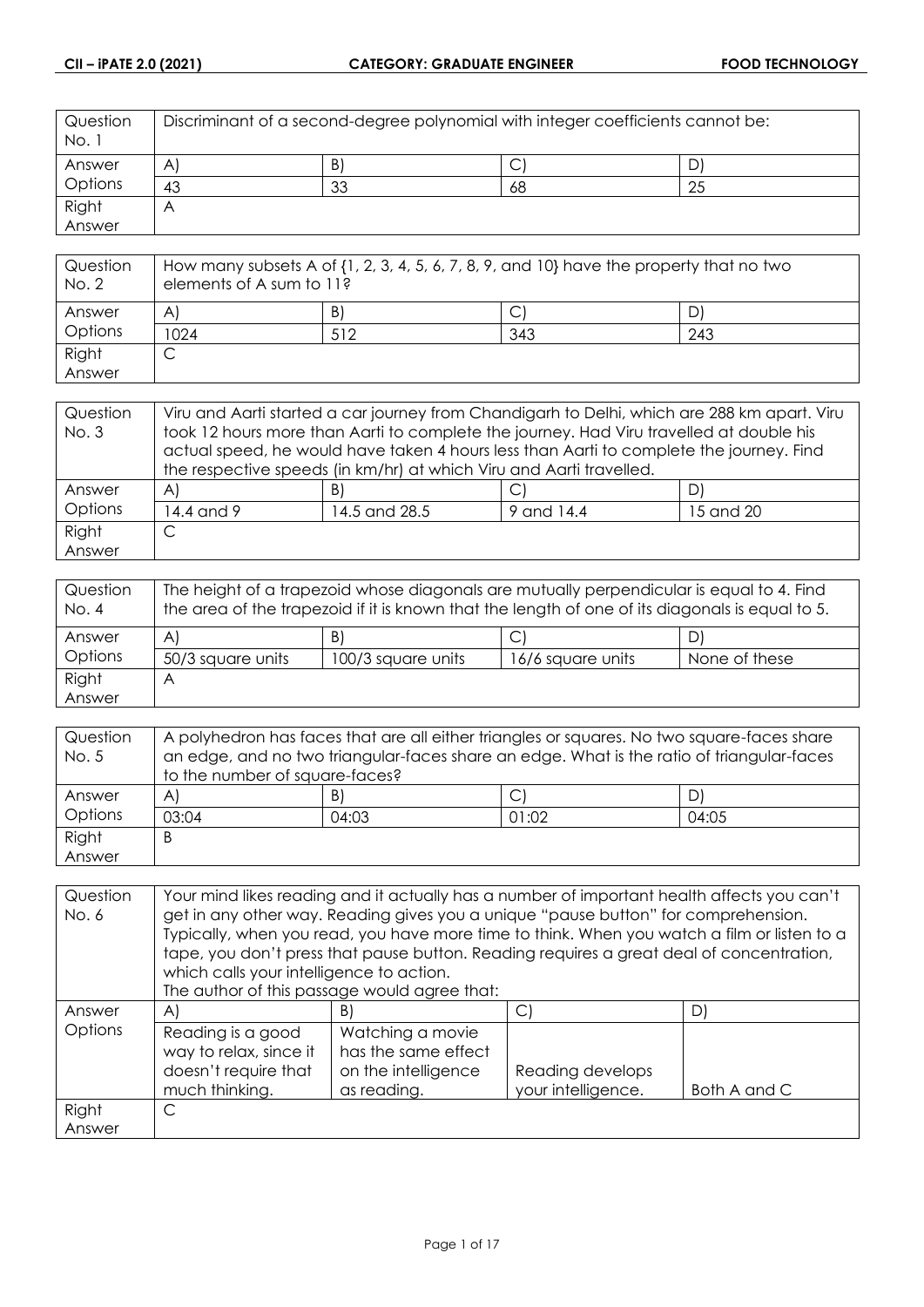| Question | Read the following information carefully and answer the question given below. |    |                                                                                             |  |
|----------|-------------------------------------------------------------------------------|----|---------------------------------------------------------------------------------------------|--|
| No. 7    |                                                                               |    | P stands 5m west of R. T stands 5m south of Q.T stands 6m east of U. V stands 2m west of Q. |  |
|          |                                                                               |    | A stands 2m south of U. V stands 3m north of R. If G stands 7m east of P, then in which     |  |
|          | direction does G stands with respect to T?                                    |    |                                                                                             |  |
| Answer   | $\forall$                                                                     | B) |                                                                                             |  |
| Options  | West<br>South<br>North<br>East                                                |    |                                                                                             |  |
| Right    | D                                                                             |    |                                                                                             |  |
| Answer   |                                                                               |    |                                                                                             |  |

| Question | The French Revolution began in 1789 and ended in the late 1790s with the ascent of                                                                                         |                                                          |                                                                                         |                                                 |
|----------|----------------------------------------------------------------------------------------------------------------------------------------------------------------------------|----------------------------------------------------------|-----------------------------------------------------------------------------------------|-------------------------------------------------|
| No. 8    | Napoleon Bonaparte. During this period, French citizens razed and redesigned their<br>country's political landscape, uprooting centuries-old institutions such as absolute |                                                          |                                                                                         |                                                 |
|          |                                                                                                                                                                            |                                                          | monarchy and the feudal system. Like the American Revolution before it, the French      |                                                 |
|          |                                                                                                                                                                            |                                                          | Revolution was influenced by Enlightenment ideals, particularly the concepts of popular |                                                 |
|          | sovereignty and inalienable rights.                                                                                                                                        |                                                          |                                                                                         |                                                 |
|          |                                                                                                                                                                            | From this passage it can be concluded that:              |                                                                                         |                                                 |
| Answer   | $\mathsf{A}$                                                                                                                                                               | B)                                                       |                                                                                         | D)                                              |
| Options  | The French<br>revolution began<br>before the Russian<br>Revolution.                                                                                                        | In the French<br>Revolution their<br>monarch was killed. | The American<br>Revolution<br>happened before<br>the French<br>Revolution.              | Napoleon initiated<br>the French<br>Revolution. |
| Right    | C                                                                                                                                                                          |                                                          |                                                                                         |                                                 |
| Answer   |                                                                                                                                                                            |                                                          |                                                                                         |                                                 |

| Question | A, B, C, D and E are sitting on a bench. A is sitting next to B, C is sitting next to D, D is not |                 |                 |                 |
|----------|---------------------------------------------------------------------------------------------------|-----------------|-----------------|-----------------|
| No. 9    | sitting with E who is on the left end of the bench. C is on the second position from the right.   |                 |                 |                 |
|          | A is to the right of B and E. A and C are sitting together. In which position A is sitting?       |                 |                 |                 |
| Answer   | $\mathsf{A}$                                                                                      | B)              |                 |                 |
| Options  | Between B and C                                                                                   | Between E and D | Between B and D | Between C and E |
| Right    | A                                                                                                 |                 |                 |                 |
| Answer   |                                                                                                   |                 |                 |                 |

| Question<br>No. 10 | A, P, R, X, S and Z are sitting in a row. S and Z are in the centre. A and P are at the ends. R is<br>sitting to the left of A. Who is to the right of P? |  |  |  |  |
|--------------------|-----------------------------------------------------------------------------------------------------------------------------------------------------------|--|--|--|--|
| Answer             | B)<br>D<br>A                                                                                                                                              |  |  |  |  |
| Options            |                                                                                                                                                           |  |  |  |  |
| Right              | Α                                                                                                                                                         |  |  |  |  |
| Answer             |                                                                                                                                                           |  |  |  |  |

| Question<br>No. 11 | In the following question choose the word which is the exact OPPOSITE of the given word.<br><b>STRINGENT</b> |          |         |         |
|--------------------|--------------------------------------------------------------------------------------------------------------|----------|---------|---------|
| Answer             | A                                                                                                            | B)       |         |         |
| Options            | Magnanimous                                                                                                  | Vehement | General | Lenient |
| Right              |                                                                                                              |          |         |         |
| Answer             |                                                                                                              |          |         |         |

| Question<br>No. 12 | Some proverbs/idioms are given below together with their meanings. Choose the correct<br>meaning of proverb/idiom.<br>To catch a tartar |                                |                       |                                                          |
|--------------------|-----------------------------------------------------------------------------------------------------------------------------------------|--------------------------------|-----------------------|----------------------------------------------------------|
| Answer             | A                                                                                                                                       | B)                             | ◡                     |                                                          |
| Options            | To trap wanted<br>criminal with great<br>difficulty                                                                                     | To catch a<br>dangerous person | To meet with disaster | To deal with a person<br>who is more than<br>one's match |
| Right              | D                                                                                                                                       |                                |                       |                                                          |
| Answer             |                                                                                                                                         |                                |                       |                                                          |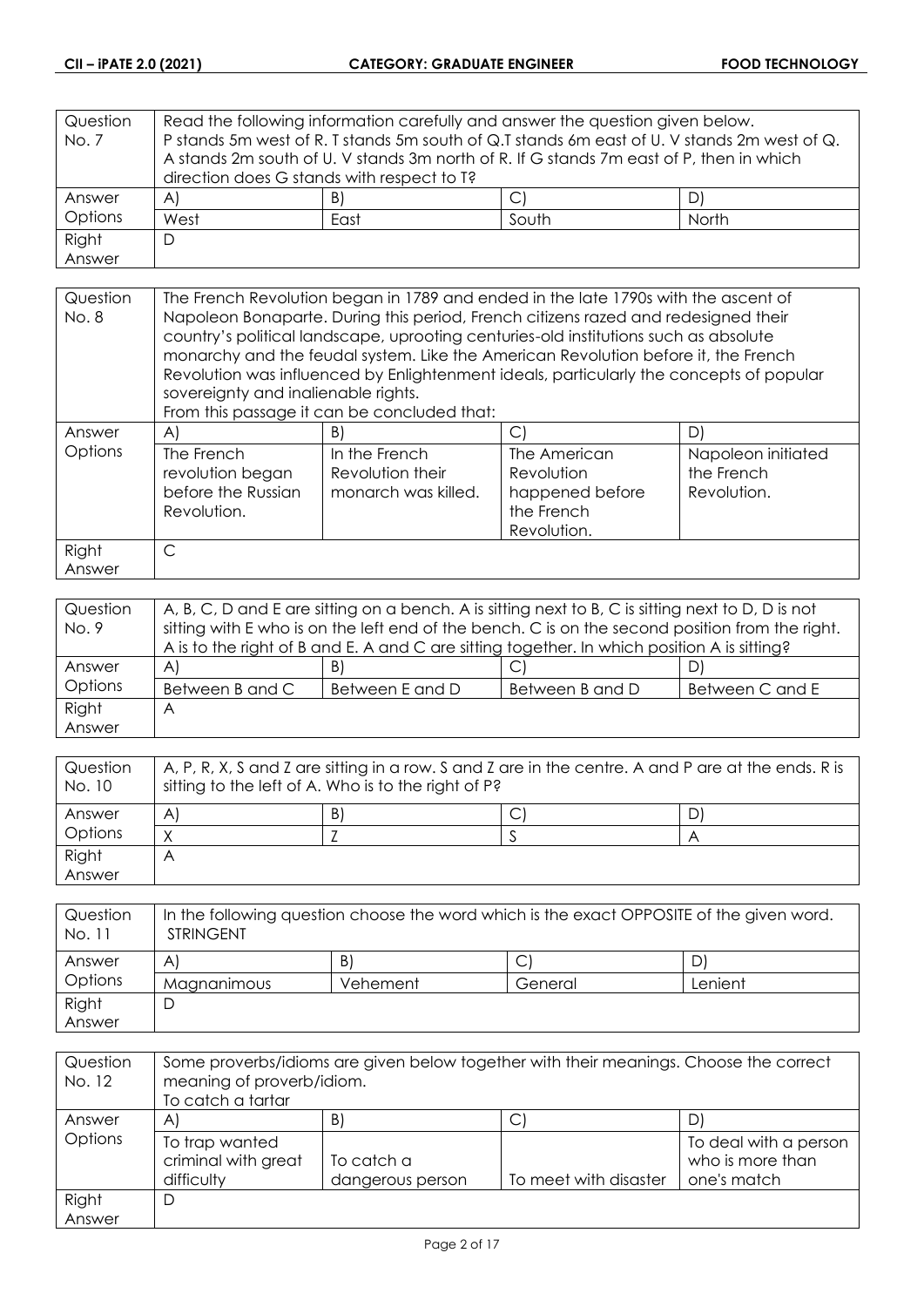| Question<br>No. 13 | Which of the phrases A, B, C, and D, given below each sentence should replace the<br>word/phrase printed in bold in the sentence to make it grammatically correct? If the<br>sentence is correct as it is given and no correction is required, mark (E) as the answer.<br>Since the girl did not want to be disturbed while studying, she left the phone off hooks. |              |             |              |
|--------------------|---------------------------------------------------------------------------------------------------------------------------------------------------------------------------------------------------------------------------------------------------------------------------------------------------------------------------------------------------------------------|--------------|-------------|--------------|
| Answer             | $\forall$                                                                                                                                                                                                                                                                                                                                                           | B)           | ◡           |              |
| Options            | of hook                                                                                                                                                                                                                                                                                                                                                             | for the hook | off hooking | off the hook |
| Right              | D                                                                                                                                                                                                                                                                                                                                                                   |              |             |              |
| Answer             |                                                                                                                                                                                                                                                                                                                                                                     |              |             |              |

| Question<br>No. 14 | In the following question choose the word which is the exact OPPOSITE of the given word.<br><b>FICKLE</b> |         |           |        |
|--------------------|-----------------------------------------------------------------------------------------------------------|---------|-----------|--------|
| Answer             | A                                                                                                         | B)      |           | D      |
| Options            | Courageous                                                                                                | Sincere | Steadfast | Humble |
| Right              | ◡                                                                                                         |         |           |        |
| Answer             |                                                                                                           |         |           |        |

| Question<br>No. 15 | In question below, the passage consists of six sentences. The first and sixth sentence are<br>given in the correct places. The middle four sentences in each have been removed and<br>jumbled up. These are labelled as P, Q, R and S. Find out the proper order for the four<br>sentences.<br><b>S1:</b> In the middle of one side of the square sits the Chairman of the committee, the most<br>important person in the room.<br><b>P:</b> For a committee is not just a mere collection of individuals. |      |            |             |
|--------------------|------------------------------------------------------------------------------------------------------------------------------------------------------------------------------------------------------------------------------------------------------------------------------------------------------------------------------------------------------------------------------------------------------------------------------------------------------------------------------------------------------------|------|------------|-------------|
|                    | <b>Q</b> : On him rests much of the responsibility for the success or failure of the committee.<br><b>R:</b> While this is happening, we have an opportunity to get the 'feel' of this committee.<br>S: As the meeting opens, he runs briskly through a number of formalities.<br>S6: From the moment its members meet, it begins to have a sort nebulous life of its own.                                                                                                                                 |      |            |             |
| Answer             | The Proper sequence should be:<br>A)                                                                                                                                                                                                                                                                                                                                                                                                                                                                       | B)   | $\bigcirc$ | D)          |
| Options            | <b>RSQP</b>                                                                                                                                                                                                                                                                                                                                                                                                                                                                                                | QSRP | SQPR       | <b>PQRS</b> |
| Right<br>Answer    | B                                                                                                                                                                                                                                                                                                                                                                                                                                                                                                          |      |            |             |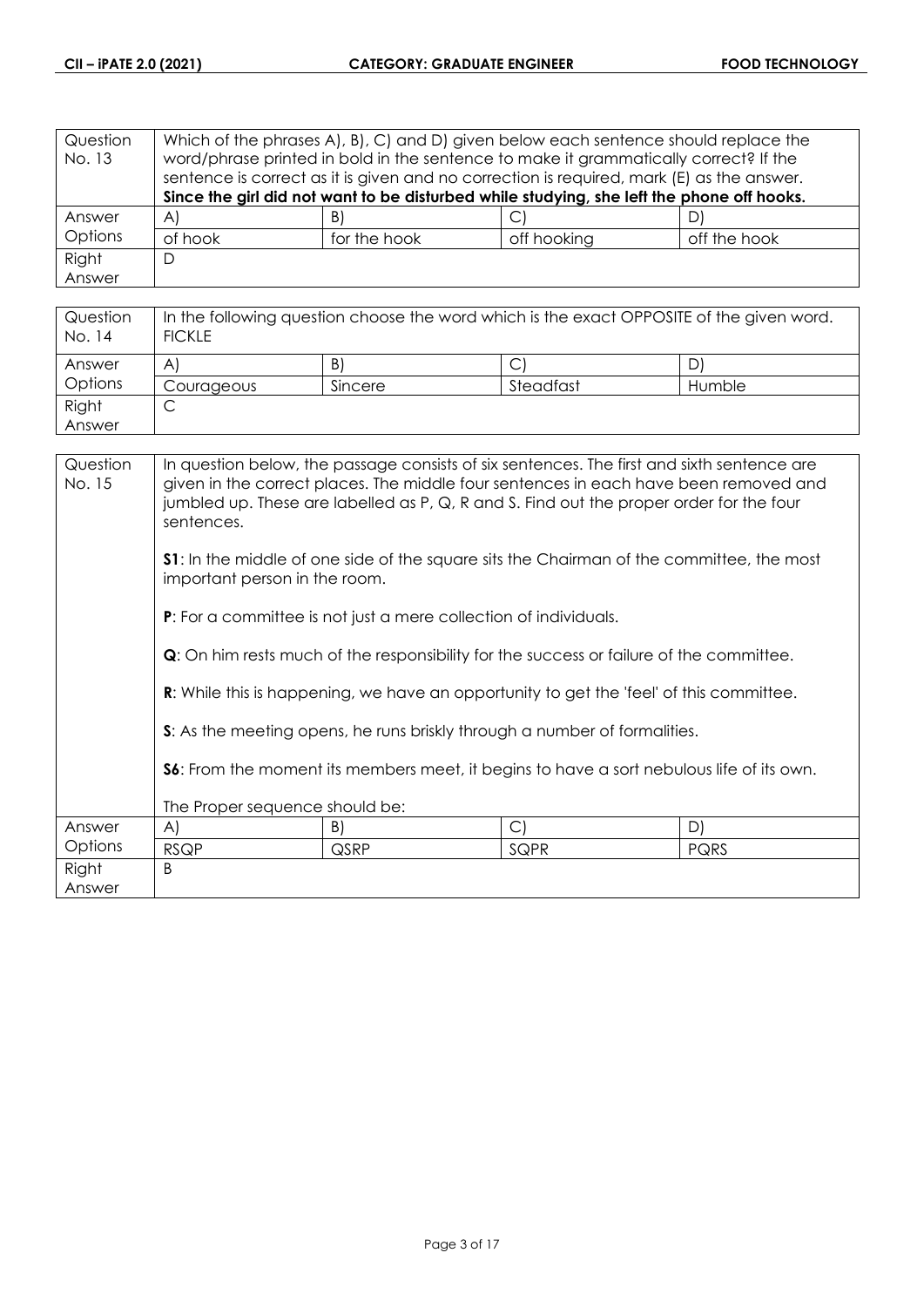#### **Question Question nos. 16 to 20:** No. 16 Following bar chart represents the number of people in 6 different villages (A, B, C, D, E and F) and the tabular column depicts the ratio of literate to illiterate people and percentage of male living in those villages. Number of people living in six villages 3500 3000 2500 2000 1500  $1000$ 50 Villages | Literate : Illiterate | % of male Ť  $\frac{1}{13}$  $\overline{11}$ If 40% of the female from village B is literate, then what is the percentage of male, who is illiterate from village B? Answer A)  $|B|$   $|C|$   $|D|$ **Options** 38% 35% 37% cannot be determined Right C Answer

| Question<br>No. 17 | What is the percentage of literate people in all the six villages together? |     |     |                         |
|--------------------|-----------------------------------------------------------------------------|-----|-----|-------------------------|
| Answer             | A                                                                           | B)  | С   |                         |
| Options            | 55%                                                                         | 53% | 51% | cannot be<br>determined |
| Right<br>Answer    | B                                                                           |     |     |                         |

| Question<br>No. 18 | What is the ratio between numbers of illiterate people from villages B, C & D to number of<br>females from villages A, E & F? |         |         |         |
|--------------------|-------------------------------------------------------------------------------------------------------------------------------|---------|---------|---------|
| Answer             | A                                                                                                                             | B)      |         | D)      |
| Options            | 320:527                                                                                                                       | 527:330 | 330:527 | 527:320 |
| Right              |                                                                                                                               |         |         |         |
| Answer             |                                                                                                                               |         |         |         |

| Question<br>No. 19 | If 3% of female from village D & 5% of female from village E are literate then what is the<br>total number of literate males from D & F together? |     |      |                         |
|--------------------|---------------------------------------------------------------------------------------------------------------------------------------------------|-----|------|-------------------------|
| Answer             | A                                                                                                                                                 | B)  |      | D,                      |
| Options            | 1823                                                                                                                                              | 723 | 1623 | cannot be<br>determined |
| Right<br>Answer    | D                                                                                                                                                 |     |      |                         |

| Question<br>No. 20 | The number of females from villages A & C is how much percentage more or less than<br>number of females from villages D & F? |        |        |        |
|--------------------|------------------------------------------------------------------------------------------------------------------------------|--------|--------|--------|
| Answer             | A                                                                                                                            | B)     |        |        |
| Options            | 25.72%                                                                                                                       | 25.76% | 24.76% | 24.72% |
| Right              | ◡                                                                                                                            |        |        |        |
| Answer             |                                                                                                                              |        |        |        |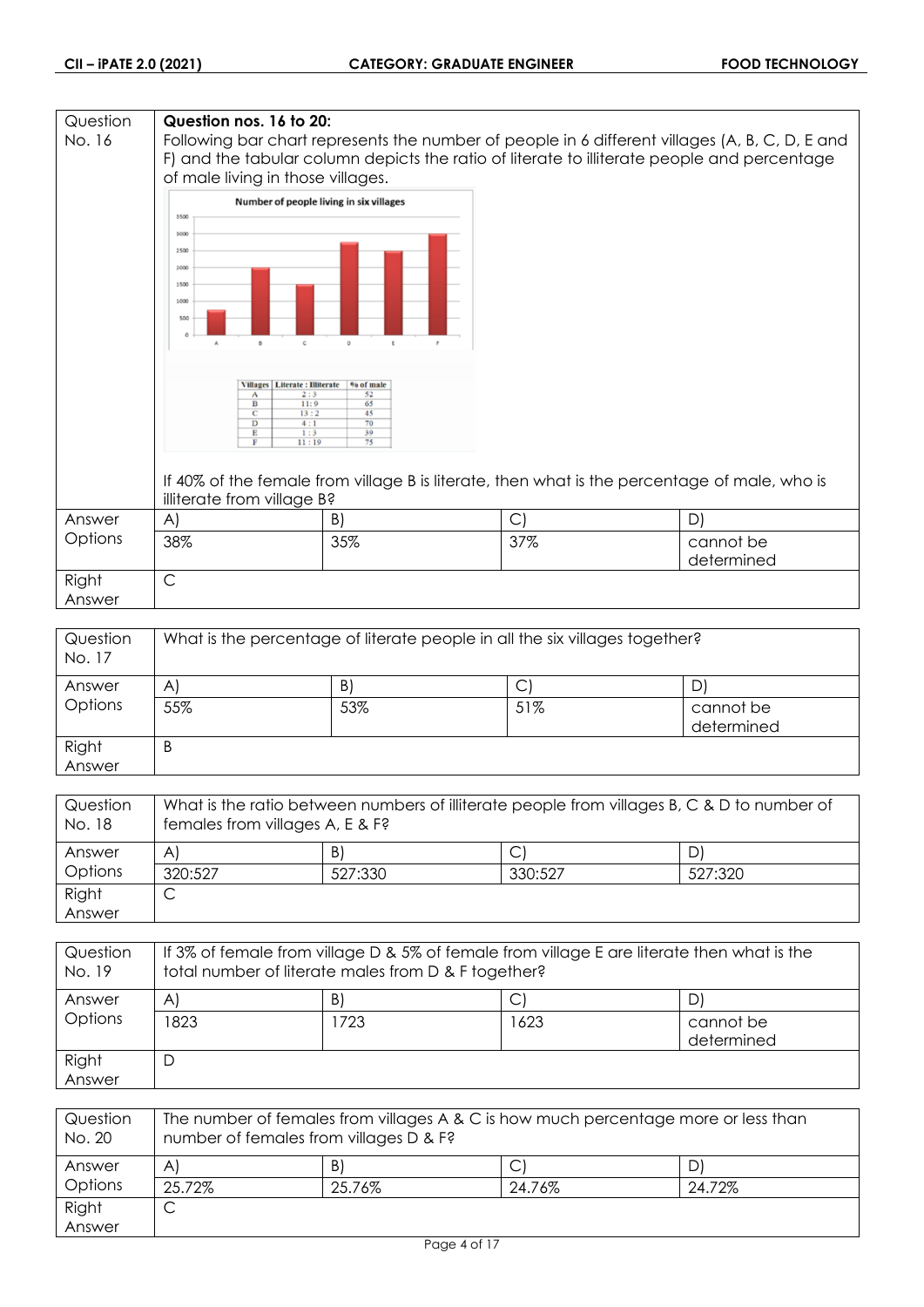| Question<br>No. 21 | A project plan results in a project schedule seems to be too long. If the project network<br>diagram cannot change but extra personnel resources is available, what is the best thing<br>to do? |                     |                   |                  |
|--------------------|-------------------------------------------------------------------------------------------------------------------------------------------------------------------------------------------------|---------------------|-------------------|------------------|
| Answer             | $\mathsf{A}$                                                                                                                                                                                    | B)                  | С                 |                  |
| Options            | Fast track the<br>project                                                                                                                                                                       | Level the resources | Crash the project | Any other option |
| Right              | С                                                                                                                                                                                               |                     |                   |                  |
| Answer             |                                                                                                                                                                                                 |                     |                   |                  |

| Question<br>No. 22 | Which of the following is not Project Management's goal |                                                                    |                                                                       |                                           |
|--------------------|---------------------------------------------------------|--------------------------------------------------------------------|-----------------------------------------------------------------------|-------------------------------------------|
| Answer             | $\mathsf{A}$                                            | $\vert B \vert$                                                    |                                                                       | D                                         |
| Options            | Keeping overall cost<br>within the budget               | Delivering the<br>project/goods to the<br>client at agreed<br>time | Maintaining a<br>satisfactory and well-<br>functioning<br>development | Avoiding<br>customer/client<br>complaints |
| Right<br>Answer    | D                                                       |                                                                    |                                                                       |                                           |

| Question<br>No. 23 | You have recently been named as Project Manager of a new project under a Contract.<br>The Project Management Unit (PMU) gave you the contract signed by the Customer and a<br>Statement of Work and asked you to go on with initiation. Which document should you<br>develop next? |                    |                        |                 |
|--------------------|------------------------------------------------------------------------------------------------------------------------------------------------------------------------------------------------------------------------------------------------------------------------------------|--------------------|------------------------|-----------------|
| Answer             | A                                                                                                                                                                                                                                                                                  | B)                 |                        |                 |
| Options            | Project Manager<br>Plan                                                                                                                                                                                                                                                            | Milestone Schedule | <b>Project Charter</b> | Scope Statement |
| Right              |                                                                                                                                                                                                                                                                                    |                    |                        |                 |
| Answer             |                                                                                                                                                                                                                                                                                    |                    |                        |                 |

| Question<br>No. 24 | The analysis tool for a quality problem that involves selecting the problem, identifying major<br>categories of potential causes and associating likely specific causes is |                  |                 |            |
|--------------------|----------------------------------------------------------------------------------------------------------------------------------------------------------------------------|------------------|-----------------|------------|
| Answer             | $\mathsf{A}$                                                                                                                                                               | B)               |                 |            |
| Options            | Pareto chart                                                                                                                                                               | Fishbone diagram | Scatter diagram | Check list |
| Right              | B                                                                                                                                                                          |                  |                 |            |
| Answer             |                                                                                                                                                                            |                  |                 |            |

| Question<br>No. 25 | The Occupational Safety & Health Administration requires employers to have Hearing<br>Conservation Plans if the average 8-hour noise exposure is more than |        |          |       |
|--------------------|------------------------------------------------------------------------------------------------------------------------------------------------------------|--------|----------|-------|
| Answer             | A                                                                                                                                                          | B)     |          |       |
| Options            | 1000 dB                                                                                                                                                    | 500 dB | $105$ dB | 85 dB |
| Right              |                                                                                                                                                            |        |          |       |
| Answer             |                                                                                                                                                            |        |          |       |

| Question<br>No. 26 | Ammonia becomes an immediate danger to your life and health when it is present at the<br>following level or greater |        |         |          |
|--------------------|---------------------------------------------------------------------------------------------------------------------|--------|---------|----------|
| Answer             | A                                                                                                                   | B.     |         |          |
| Options            | 10 ppm                                                                                                              | 30 ppm | 300 ppm | 1000 ppm |
| Right              |                                                                                                                     |        |         |          |
| Answer             |                                                                                                                     |        |         |          |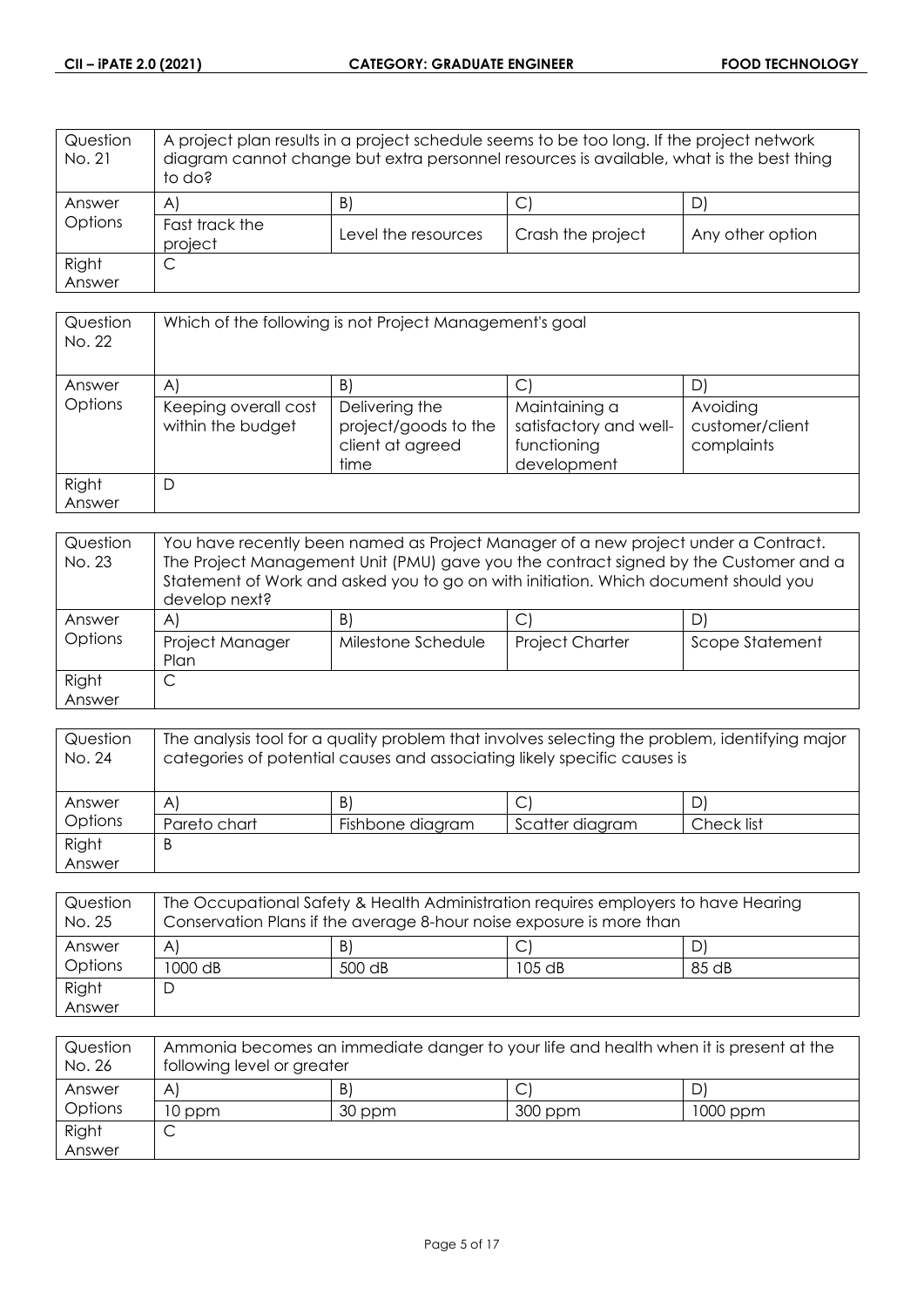| Question<br>No. 27 | Exposure to high levels of noise can lead to which of the following: |                              |                 |                  |
|--------------------|----------------------------------------------------------------------|------------------------------|-----------------|------------------|
| Answer             | $\mathsf{A}$                                                         | B                            | َ ب             | D'               |
| Options            | High blood pressure                                                  | Gastrointestinal<br>problems | Chronic fatigue | All of the above |
| Right              |                                                                      |                              |                 |                  |
| Answer             |                                                                      |                              |                 |                  |

| Question<br>No. 28 | Which type of fire extinguishing system is most commonly used to protect areas containing<br>valuable equipment such as data processing rooms, telecommunications switches, and<br>process control rooms? |                                         |                                    |                                              |
|--------------------|-----------------------------------------------------------------------------------------------------------------------------------------------------------------------------------------------------------|-----------------------------------------|------------------------------------|----------------------------------------------|
| Answer<br>Options  | $\mathsf{A}$<br>Fixed extinguishing<br>systems                                                                                                                                                            | B.<br>Portable<br>extinguishing systems | C<br>Hose extinguishing<br>systems | It's up to the<br>discretion the<br>employer |
| Right<br>Answer    | A                                                                                                                                                                                                         |                                         |                                    |                                              |

| Question<br>No. 29 | If you need to wear glasses with your eye or face protection, which of the following options<br>is acceptable                                           |                                                              |                                                                                              |                  |
|--------------------|---------------------------------------------------------------------------------------------------------------------------------------------------------|--------------------------------------------------------------|----------------------------------------------------------------------------------------------|------------------|
| Answer             | $\mathsf{A}$                                                                                                                                            | $\vert B \vert$                                              | С                                                                                            | D)               |
| Options            | Wearing prescription<br>spectacles with side<br>shields and<br>protective lenses<br>that meet safety<br>requirements and<br>also correct your<br>vision | Wearing goggles<br>that fit comfortably<br>over your glasses | Wearing goggles<br>that have corrective<br>lenses mounted<br>behind the<br>protective lenses | All of the above |
| Right<br>Answer    | D                                                                                                                                                       |                                                              |                                                                                              |                  |

| Question | Under which Section of Environment Pollution Act, the CPCB can issue the directions |            |            |           |
|----------|-------------------------------------------------------------------------------------|------------|------------|-----------|
| No. 30   | directly to industries                                                              |            |            |           |
| Answer   | A                                                                                   | B)         |            | DI        |
| Options  | Section 16                                                                          | Section 18 | Section 11 | Section 5 |
| Right    | C                                                                                   |            |            |           |
| Answer   |                                                                                     |            |            |           |

| Question<br>No. 31 | Which of these divisions of Pollution Control Implementation deals with Air Polluting<br>Industries |            |             |           |
|--------------------|-----------------------------------------------------------------------------------------------------|------------|-------------|-----------|
| Answer             | A                                                                                                   | B          |             |           |
| Options            | $ PC $ -                                                                                            | $PCI - II$ | $PCI - III$ | SSI & Law |
| Right              | B                                                                                                   |            |             |           |
| Answer             |                                                                                                     |            |             |           |

| Question<br>No. 32 | The Kyoto Protocol is an international treaty which extends the United Nations<br>Framework Convention on Climate Change (UNFCCC). In which year the convention<br>held? |      |      |      |
|--------------------|--------------------------------------------------------------------------------------------------------------------------------------------------------------------------|------|------|------|
| Answer             | $\mathsf{A}^{\mathsf{c}}$                                                                                                                                                | B)   |      |      |
| Options            | 1987                                                                                                                                                                     | 1995 | 1992 | 1997 |
| Right              | C                                                                                                                                                                        |      |      |      |
| Answer             |                                                                                                                                                                          |      |      |      |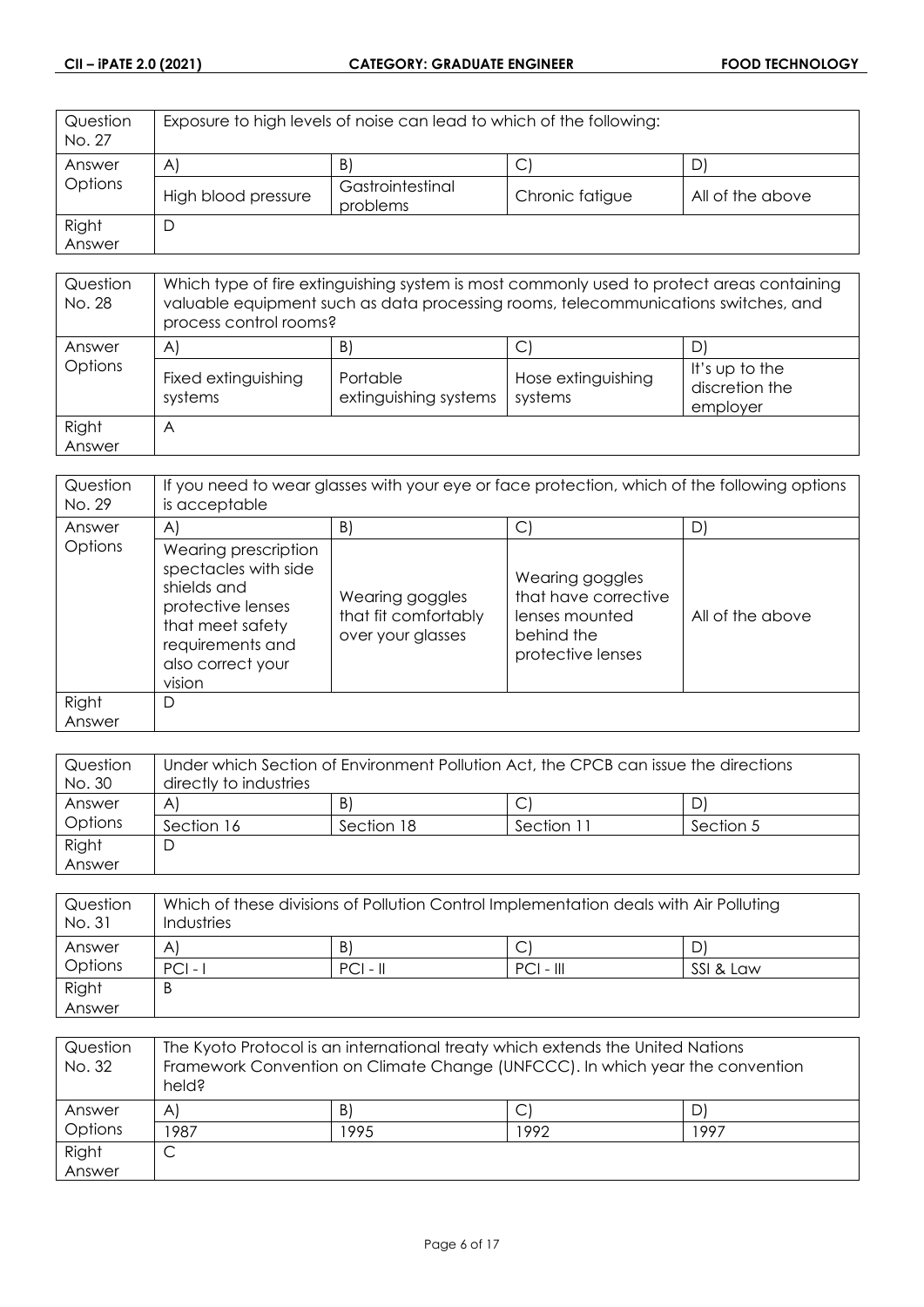| Question<br>No. 33 | What is the harm from manipulation of Earth's Ozone layer?                  |                                                          |                                                                               |                                                                     |
|--------------------|-----------------------------------------------------------------------------|----------------------------------------------------------|-------------------------------------------------------------------------------|---------------------------------------------------------------------|
| Answer             | $\mathsf{A}^{\mathsf{c}}$                                                   | B                                                        |                                                                               | D'                                                                  |
| Options            | The average<br>temperature of<br>Earth's surface will<br>increase gradually | The Oxygen content<br>of the atmosphere<br>will decrease | Increased amount of<br>Ultraviolet radiation<br>will reach earth's<br>surface | Sea level will rise as<br>the polar ice caps<br>will gradually melt |
| Right              | C                                                                           |                                                          |                                                                               |                                                                     |
| Answer             |                                                                             |                                                          |                                                                               |                                                                     |

| Question<br>No. 34 | Which of the following would not represent the cash outflows for the business? |                      |                     |                     |
|--------------------|--------------------------------------------------------------------------------|----------------------|---------------------|---------------------|
| Answer             | A                                                                              | B)                   |                     |                     |
| Options            | Purchase of building                                                           | The sale of land for | Retirement of long- | The payment of cash |
|                    | for cash                                                                       | cash                 | term debt           | for dividends       |
| Right              | B                                                                              |                      |                     |                     |
| Answer             |                                                                                |                      |                     |                     |

| Question<br>No. 35 | Which one of the following tangible fixed assets would not normally be depreciated? |           |      |           |
|--------------------|-------------------------------------------------------------------------------------|-----------|------|-----------|
| Answer             | A                                                                                   | B         | ◡    | D'        |
| Options            | <b>Buildings</b>                                                                    | Machinery | Land | Equipment |
| Right              | ◡                                                                                   |           |      |           |
| Answer             |                                                                                     |           |      |           |

| Question | A Profit is earned if? |                |                     |                |
|----------|------------------------|----------------|---------------------|----------------|
| No. 36   |                        |                |                     |                |
| Answer   | A                      | $\mathsf{B}$   | С                   | D              |
| Options  | Assets exceed          | Income exceeds | Cash Inflow exceeds | Income exceeds |
|          | Expenditure            | Expenditure    | Cash Outflow        | Liabilities    |
| Right    | B                      |                |                     |                |
| Answer   |                        |                |                     |                |

| Question<br>No. 37 | Which of the following budgets is normally prepared first? |              |                  |                 |  |
|--------------------|------------------------------------------------------------|--------------|------------------|-----------------|--|
| Answer             | B)<br>D<br>$\mathsf{A}$                                    |              |                  |                 |  |
| Options            |                                                            |              | ◡<br>Merchandise | Selling expense |  |
|                    | Cash budget                                                | Sales budget | purchases budget | budget          |  |
| Right              | B                                                          |              |                  |                 |  |
| Answer             |                                                            |              |                  |                 |  |

| Question<br>No. 38 | What is the correct sequence in the formation of a contract? |                                                    |                                                    |                                                    |
|--------------------|--------------------------------------------------------------|----------------------------------------------------|----------------------------------------------------|----------------------------------------------------|
| Answer             | $\mathsf{A}^{\prime}$                                        | B                                                  |                                                    | D                                                  |
| Options            | Offer, acceptance,<br>agreement,<br>consideration.           | Agreement,<br>consideration, offer,<br>acceptance. | Offer, agreement,<br>consideration,<br>acceptance. | Offer, acceptance,<br>consideration,<br>agreement. |
| Right              | D                                                            |                                                    |                                                    |                                                    |
| Answer             |                                                              |                                                    |                                                    |                                                    |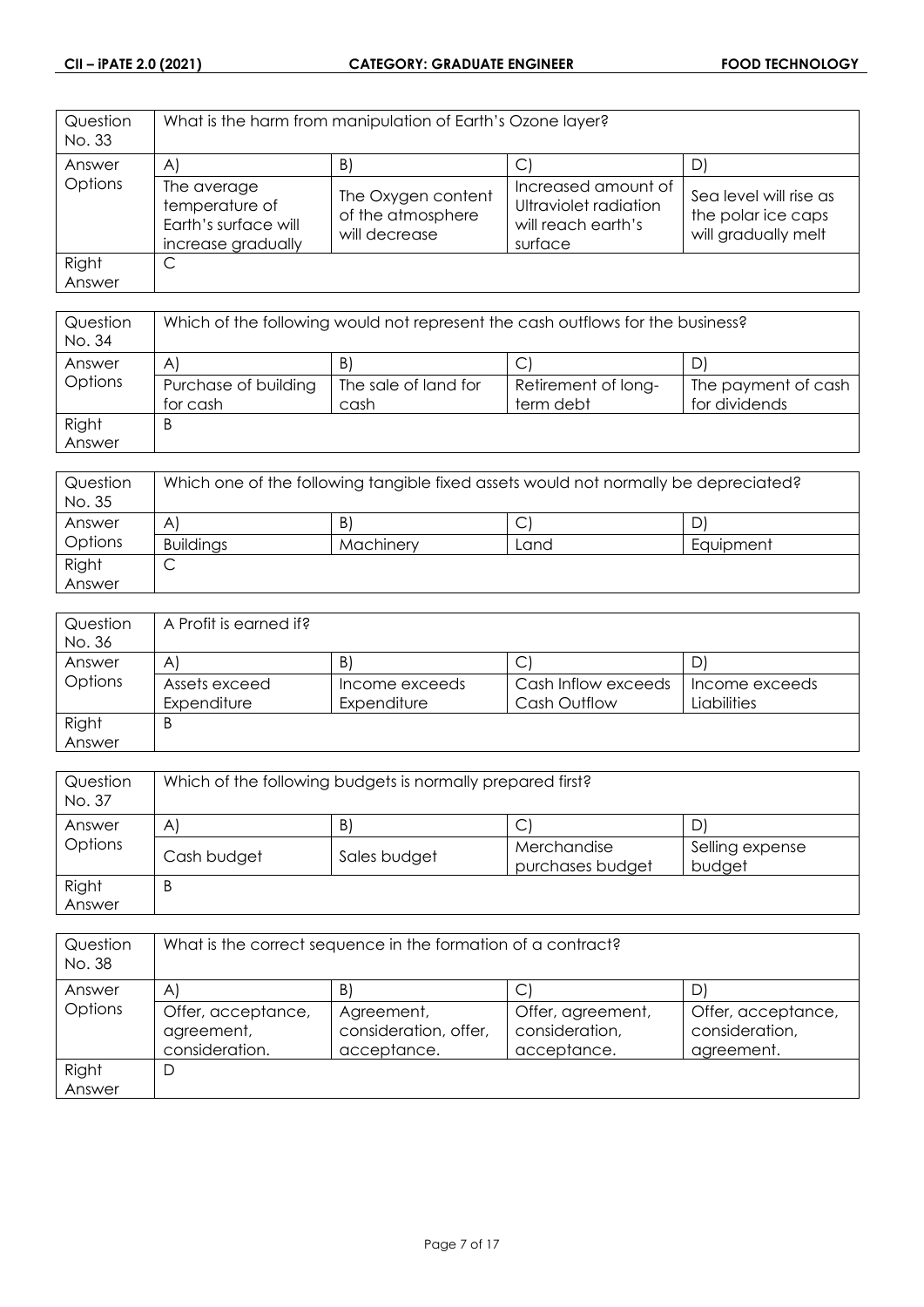| Question<br>No. 39 | Which of the following answers is most accurate description of arbitration?                        |                                                                                                                              |                                                                                      |                                                                                        |
|--------------------|----------------------------------------------------------------------------------------------------|------------------------------------------------------------------------------------------------------------------------------|--------------------------------------------------------------------------------------|----------------------------------------------------------------------------------------|
| Answer             | $\mathsf{A}$                                                                                       | $\vert B \vert$                                                                                                              | C.                                                                                   | D)                                                                                     |
| Options            | An informal meeting<br>between the parties<br>involving a<br>discussion to sort out<br>the dispute | An adjucative<br>process where the<br>parties submit their<br>disputes for a<br>binding decision to<br>an impartial tribunal | A meeting between<br>the parties where an<br>impartial third party<br>gives decision | An impartial umpire<br>selected to decide<br>after hearing the<br>dispute from parties |
| Right<br>Answer    | B                                                                                                  |                                                                                                                              |                                                                                      |                                                                                        |

| Question<br>No. 40 | Which of the following answers is not type of alternative dispute resolution? |                   |              |           |
|--------------------|-------------------------------------------------------------------------------|-------------------|--------------|-----------|
| Answer             | A                                                                             | B)                |              |           |
| Options            | Arbitration                                                                   | Court proceedings | Conciliation | Mediation |
| Right              | B                                                                             |                   |              |           |
| Answer             |                                                                               |                   |              |           |

| Question<br>No. 41 | The equation of state for n moles of an ideal gas is PV =nRT, where R is the universal gas<br>constant and all other quantities have their usual meanings. What are the dimensions of R? |                                  |                             |                     |
|--------------------|------------------------------------------------------------------------------------------------------------------------------------------------------------------------------------------|----------------------------------|-----------------------------|---------------------|
| Answer<br>Options  | A<br>M <sup>o</sup> LT-2 K-1 mol-1                                                                                                                                                       | B<br>$M^{0}[2T-2K^{-1}mol^{-1}]$ | $ML^{2}T-2$ K $-1$ mol $-1$ | $ML-2T-2$ K-1 mol-1 |
| Right<br>Answer    | ◡                                                                                                                                                                                        |                                  |                             |                     |

| Question<br>No. 42 | A cylindrical tube open at both ends has fundamental frequency n. If one of the ends is<br>closed, the fundamental frequency will become |    |    |   |
|--------------------|------------------------------------------------------------------------------------------------------------------------------------------|----|----|---|
| Answer<br>Options  | A                                                                                                                                        | B) | ◡  | D |
|                    | n/2                                                                                                                                      | 2n | 4n |   |
| Right              |                                                                                                                                          |    |    |   |
| Answer             |                                                                                                                                          |    |    |   |

| Question<br>No. 43 | The speed of sound in a gas is V and the root mean square speed of the gas molecules is<br>$V_{rms}$ . If the ratio of the specific heats of the gas is 1.5, then the ratio of V: $V_{rms}$ will be |     |      |               |
|--------------------|-----------------------------------------------------------------------------------------------------------------------------------------------------------------------------------------------------|-----|------|---------------|
| Answer             | A                                                                                                                                                                                                   | B   |      |               |
| Options            | :2                                                                                                                                                                                                  | 1:3 | 1:√2 | $1:1\sqrt{3}$ |
| Right              |                                                                                                                                                                                                     |     |      |               |
| Answer             |                                                                                                                                                                                                     |     |      |               |

| Question<br>No. 44 | Which of the following phenomena gives evidence of the molecular structure of the<br>matter? |                  |             |              |
|--------------------|----------------------------------------------------------------------------------------------|------------------|-------------|--------------|
| Answer             | Α                                                                                            | B)               |             |              |
| Options            | Brownian motion                                                                              | <b>Diffusion</b> | Evaporation | All of these |
| Right              |                                                                                              |                  |             |              |
| Answer             |                                                                                              |                  |             |              |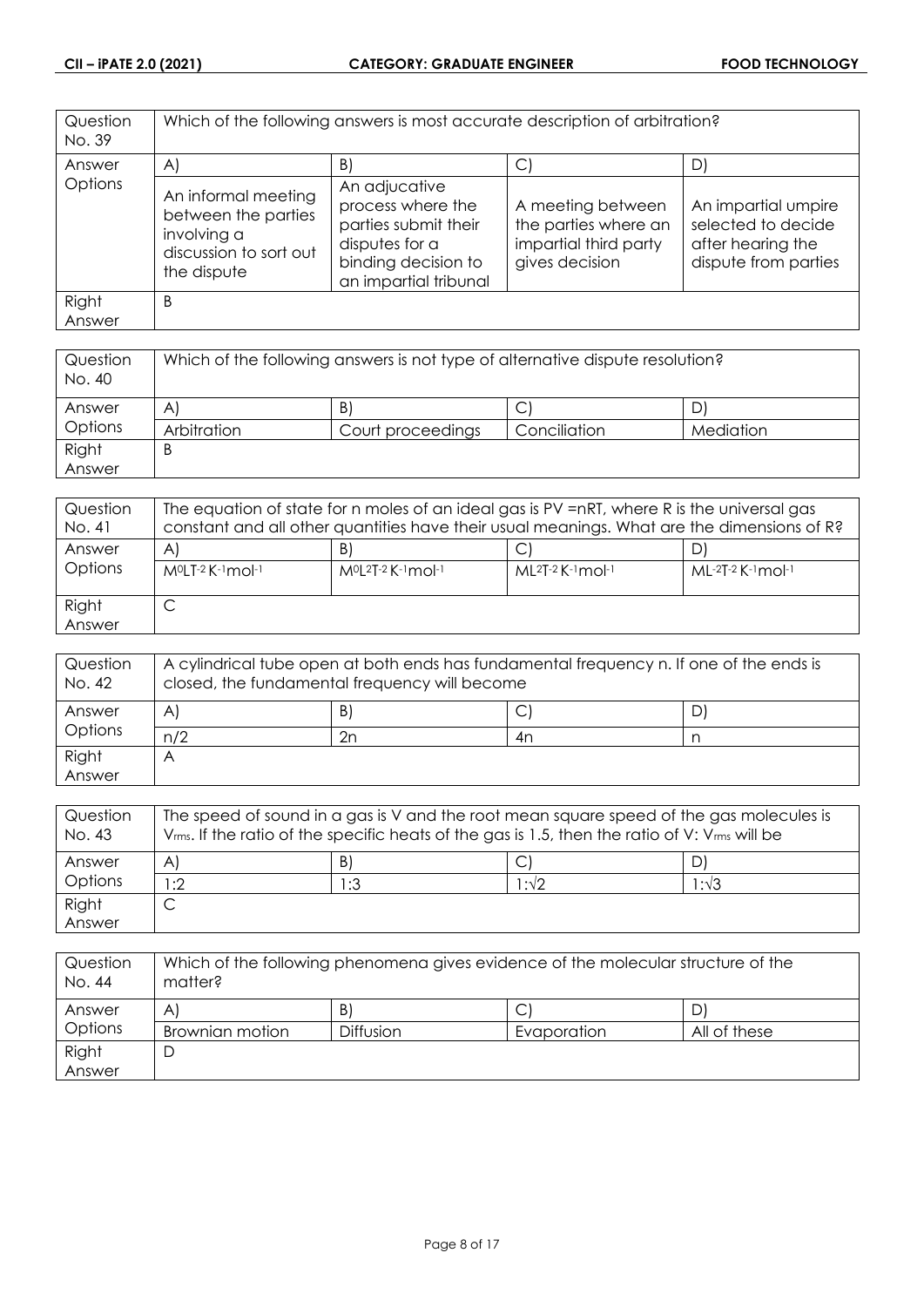| Question | Starting with the same initial conditions, an ideal gas expands from volume $V_1$ to $V_2$ in three |                                                                                         |                   |                   |
|----------|-----------------------------------------------------------------------------------------------------|-----------------------------------------------------------------------------------------|-------------------|-------------------|
| No. 45   | different ways. The work done by the gas is $W_1$ if the process is purely isobaric, $W_2$ if the   |                                                                                         |                   |                   |
|          |                                                                                                     | process is purely isochoric and W <sub>3</sub> if the process is purely adiabatic. Then |                   |                   |
| Answer   | $\forall$                                                                                           | B)                                                                                      | С                 | D)                |
| Options  | $W_1 > W_2 > W_3$                                                                                   | $W_2 > W_1 > W_3$                                                                       | $W_1 > W_3 > W_2$ | $W_3 > W_1 > W_2$ |
| Right    | C                                                                                                   |                                                                                         |                   |                   |
| Answer   |                                                                                                     |                                                                                         |                   |                   |

| Question<br>No. 46 | A vessel contains a mixture of 1 mole of oxygen and two moles of nitrogen at 300K. The<br>ratio of the rotational kinetic energy per $O_2$ molecule to that per $N_2$ molecule is |     |     |                                                             |
|--------------------|-----------------------------------------------------------------------------------------------------------------------------------------------------------------------------------|-----|-----|-------------------------------------------------------------|
| Answer             | $\mathsf{A}^{\mathsf{c}}$                                                                                                                                                         | B)  |     |                                                             |
| Options            | 1:1                                                                                                                                                                               | l:2 | 2:1 | Depends on the<br>moment of inertia of<br>the two molecules |
| Right<br>Answer    | A                                                                                                                                                                                 |     |     |                                                             |

| Question | In a test experiment on a model aeroplane in a wind tunnel, the flow speeds on the lower                   |               |                          |                               |
|----------|------------------------------------------------------------------------------------------------------------|---------------|--------------------------|-------------------------------|
| No. 47   | and upper surfaces of the wing are v and $\sqrt{2}v$ respectively. If the density of air is $\rho$ and the |               |                          |                               |
|          | surface area of the wing is A, the dynamic life on the wing is given by                                    |               |                          |                               |
| Answer   | A                                                                                                          | B)            | C                        | D.                            |
| Options  | $(p v^2 A)/\sqrt{2}$                                                                                       | $(p v^2 A)/2$ | $2\rho$ v <sup>2</sup> A | $\sqrt{2}$ O v <sup>2</sup> A |
| Right    | Β                                                                                                          |               |                          |                               |
| Answer   |                                                                                                            |               |                          |                               |

| Question | A boy whirls a stone in a horizontal circle 2m above the ground by means of a string 1.25m  |                     |                                                                                     |                     |
|----------|---------------------------------------------------------------------------------------------|---------------------|-------------------------------------------------------------------------------------|---------------------|
| No. 48   | long. The string breaks and the stone flies off horizontally, striking the ground 10m away. |                     |                                                                                     |                     |
|          |                                                                                             |                     | What is the magnitude of the centripetal acceleration during circular motion? (Take |                     |
|          | $g=10m/s^2$                                                                                 |                     |                                                                                     |                     |
| Answer   | $\mathsf{A}$                                                                                | B)                  |                                                                                     | D                   |
| Options  | 400m/s <sup>2</sup>                                                                         | 300m/s <sup>2</sup> | 200m/s <sup>2</sup>                                                                 | 100m/s <sup>2</sup> |
| Right    | ◡                                                                                           |                     |                                                                                     |                     |
| Answer   |                                                                                             |                     |                                                                                     |                     |

| Question<br>No. 49 | Radium (with Atomic no. = 87, Mass No. = 221) undergoes radioactive decay with a half-life<br>of 4 days. The probability that a Ra nucleus will disintegrate in 8 days is |     |    |  |
|--------------------|---------------------------------------------------------------------------------------------------------------------------------------------------------------------------|-----|----|--|
| Answer             | A                                                                                                                                                                         | B)  |    |  |
| Options            | /4                                                                                                                                                                        | 3/4 | /2 |  |
| Right              | B                                                                                                                                                                         |     |    |  |
| Answer             |                                                                                                                                                                           |     |    |  |

| Question<br>No. 50 | A tunnel is dug along the diameter of the earth. An object is held in the tunnel at a<br>distance x from the centre of the earth. The magnitude of the gravitational force on the |   |  |  |
|--------------------|-----------------------------------------------------------------------------------------------------------------------------------------------------------------------------------|---|--|--|
|                    | object is proportional to                                                                                                                                                         |   |  |  |
| Answer             | A1                                                                                                                                                                                | B |  |  |
| Options            | $1/x^2$<br>/х<br>$x^2$                                                                                                                                                            |   |  |  |
| Right              |                                                                                                                                                                                   |   |  |  |
| Answer             |                                                                                                                                                                                   |   |  |  |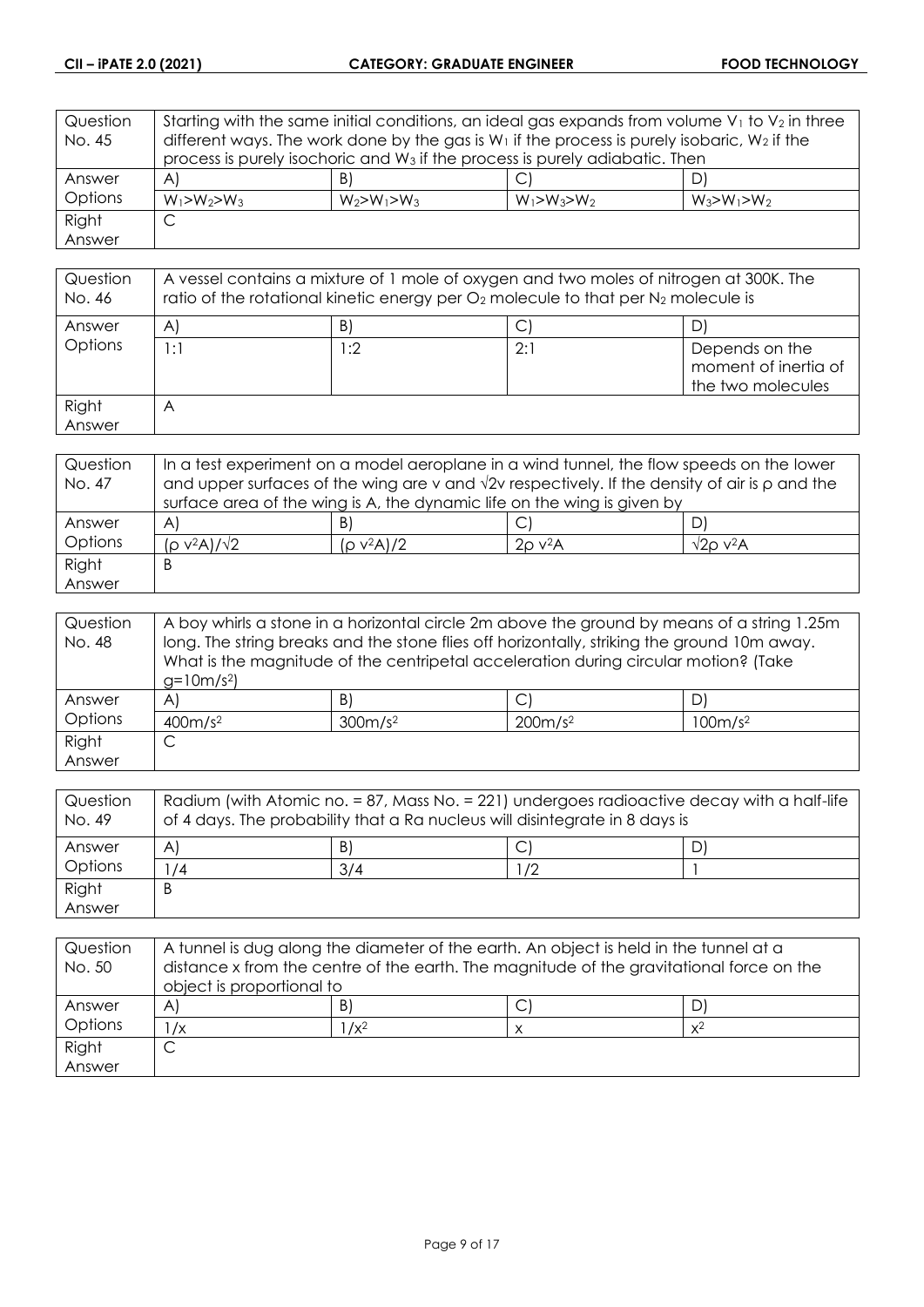| Question<br>No. 51 | Preheating Temperature of Milk for efficient filtration/ clarification |              |          |            |
|--------------------|------------------------------------------------------------------------|--------------|----------|------------|
| Answer             | $\mathsf{A}$                                                           | B,           |          |            |
| <b>Options</b>     | 35-40 °C                                                               | $60 - 65 °C$ | 75-80 °C | $20-30$ °C |
| Right              | $\forall$                                                              |              |          |            |
| Answer             |                                                                        |              |          |            |

| Question<br>No. 52 | Type of Yeast used in Bread Making |             |              |                         |
|--------------------|------------------------------------|-------------|--------------|-------------------------|
| Answer             | A                                  | B.          | C            |                         |
| Options            | Compressed yeast                   | Dried Yeast | Both of them | <b>Only Dried Yeast</b> |
| Right              | ◡                                  |             |              |                         |
| Answer             |                                    |             |              |                         |

| Question<br>No. 53 | Tofu is a high protein food made from |             |          |        |
|--------------------|---------------------------------------|-------------|----------|--------|
| Answer             | A                                     | Β           | ◡        |        |
| Options            | Cheese                                | <b>Beef</b> | soybeans | casein |
| Right              | ◡                                     |             |          |        |
| Answer             |                                       |             |          |        |

| Question<br>No. 54 | What causes "milk allergy" in human infants when they are fed on cow milk? |     |     |      |
|--------------------|----------------------------------------------------------------------------|-----|-----|------|
| Answer             | A                                                                          | B)  | C   |      |
| Options            | la A                                                                       | IgG | IgE | lg M |
| Right              | ◡                                                                          |     |     |      |
| Answer             |                                                                            |     |     |      |

| Question<br>No. 55 | Which of the following contains the highest level of Immunoglobulins (Ig) in bovine milk?? |             |            |             |
|--------------------|--------------------------------------------------------------------------------------------|-------------|------------|-------------|
| Answer             | A                                                                                          | B'          |            | D'          |
| Options            | Early milk (colostrum)                                                                     | Middle milk | Strippings | Pooled milk |
| Right              | ۳                                                                                          |             |            |             |
| Answer             |                                                                                            |             |            |             |

| Question<br>No. 56 | Osmotic pressure of milk is maintained by |          |                  |                   |
|--------------------|-------------------------------------------|----------|------------------|-------------------|
| Answer             | A                                         | B        | J                |                   |
| Options            | Lactose                                   | Chloride | Both (A) and (B) | None of the above |
| Right              | ◡                                         |          |                  |                   |
| Answer             |                                           |          |                  |                   |

| Question<br>No. 57 | [(100 x per cent chloride)/per cent lactose] is known as |                    |                            |                   |
|--------------------|----------------------------------------------------------|--------------------|----------------------------|-------------------|
| Answer             | A                                                        | $\vert B \vert$    | Ċ                          |                   |
| Options            | Chloride<br>percentage                                   | Lactose percentage | Chloride-lactose<br>number | None of the above |
| Right<br>Answer    | ◡                                                        |                    |                            |                   |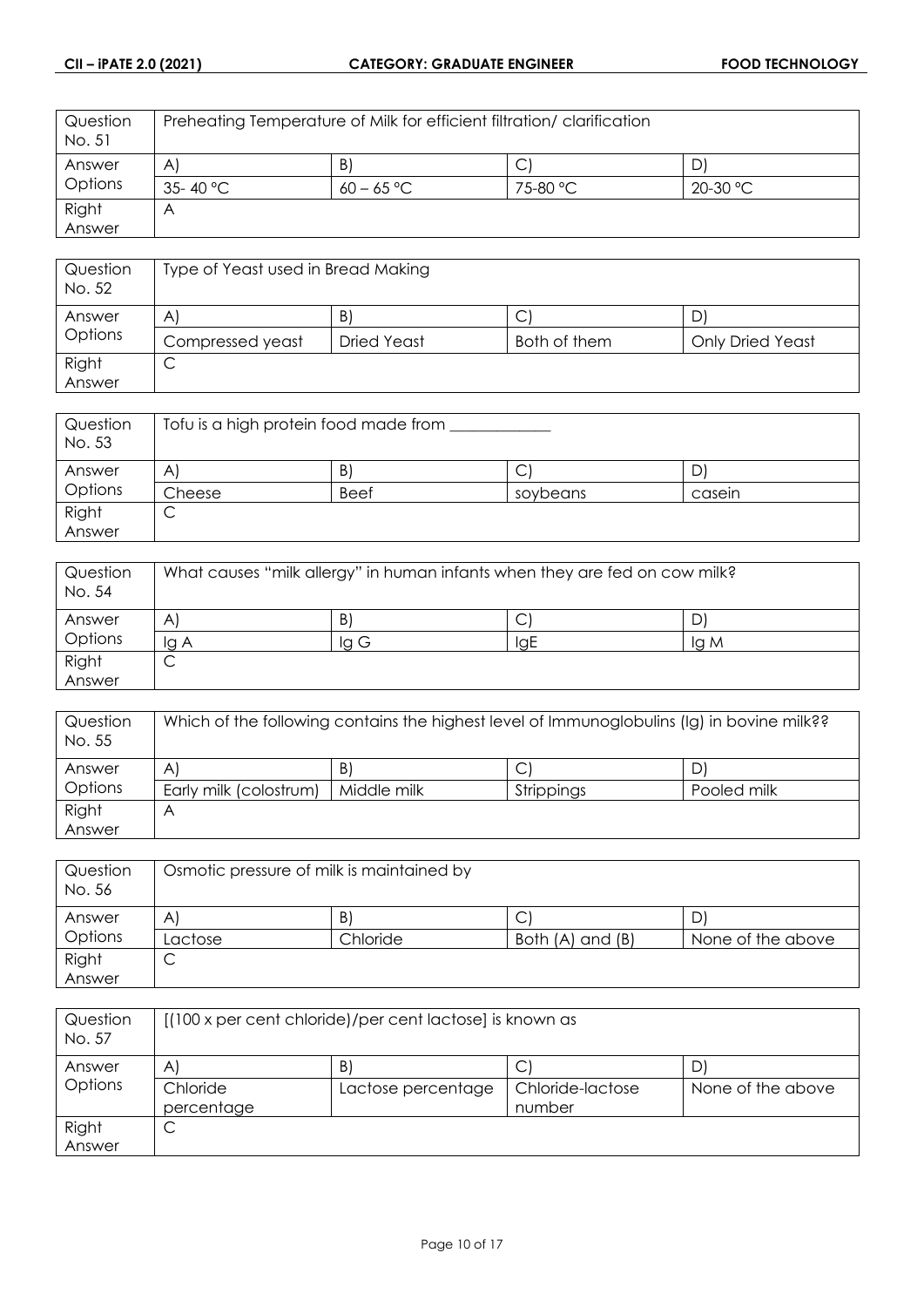| Question<br>No. 58 | In cheese-making process, which bond of k-casein is split by chymosin |                 |                      |                 |
|--------------------|-----------------------------------------------------------------------|-----------------|----------------------|-----------------|
| Answer             | $\mathsf{A}$                                                          | B)              |                      | D               |
| Options            | 105-106 Phe-Met                                                       | 105-106 Ser-Ala | 103-104 Ala-lle bond | 192-193 Leu-Tyr |
|                    | bond                                                                  |                 |                      |                 |
| Right              | B                                                                     |                 |                      |                 |
| Answer             |                                                                       |                 |                      |                 |

| Question<br>No. 59 | The following form of Lactose is used for seeding of Sweetened Condensed Milk (SCM) |                   |               |                                    |
|--------------------|-------------------------------------------------------------------------------------|-------------------|---------------|------------------------------------|
| Answer<br>Options  | A<br>a-monohydrate                                                                  | B)<br>β-anhydride | Lactose glass | $\beta'$ – lactose (Beta<br>prime) |
| Right<br>Answer    | A                                                                                   |                   |               |                                    |

| Question<br>No. 60 | In milk protein, Nitrogen of Kjel dahl content is multiplied by 6.38 instead of 6.25 because of |                       |                       |                      |
|--------------------|-------------------------------------------------------------------------------------------------|-----------------------|-----------------------|----------------------|
| Answer             | A                                                                                               | B                     |                       |                      |
| Options            | significant quantity                                                                            | significant quantity  | significant quantity  | significant quantity |
|                    | of S in milk protein                                                                            | of Na in milk protein | of Ca in milk protein | of P in milk protein |
| Right              | D                                                                                               |                       |                       |                      |
| Answer             |                                                                                                 |                       |                       |                      |

| Question<br>No. 61 | Milk protein may be precipitated from milk with |      |             |               |
|--------------------|-------------------------------------------------|------|-------------|---------------|
| Answer             | A'                                              | B,   | $\sim$<br>◡ |               |
| Options            | Acid                                            | Salt | Enzyme      | All the above |
| Right              | D                                               |      |             |               |
| Answer             |                                                 |      |             |               |

| Failure to inactivate enzymes- protease, lipase, amylase etc. in food can result in<br>development of |                 |                  |               |
|-------------------------------------------------------------------------------------------------------|-----------------|------------------|---------------|
| A                                                                                                     | B.              |                  | D.            |
| Off-flavour &<br>rancidity                                                                            | Dis-colouration | Textural changes | all the above |
| D                                                                                                     |                 |                  |               |
|                                                                                                       |                 |                  |               |

| Question<br>No. 63 | How many layers are there in an aseptic package |   |        |  |
|--------------------|-------------------------------------------------|---|--------|--|
| Answer             | A                                               | B | ⌒<br>◡ |  |
| <b>Options</b>     |                                                 |   |        |  |
| Right<br>Answer    | ◡                                               |   |        |  |

| Question<br>No. 64 | Defect of Sandy Texture of Ice cream is caused by |                   |              |               |
|--------------------|---------------------------------------------------|-------------------|--------------|---------------|
| Answer             | A                                                 | B                 |              |               |
| Options            | Temperature                                       | Very long storage | Both of them | None of them. |
|                    | fluctuation in storage                            | period            |              |               |
| Right              | ◡                                                 |                   |              |               |
| Answer             |                                                   |                   |              |               |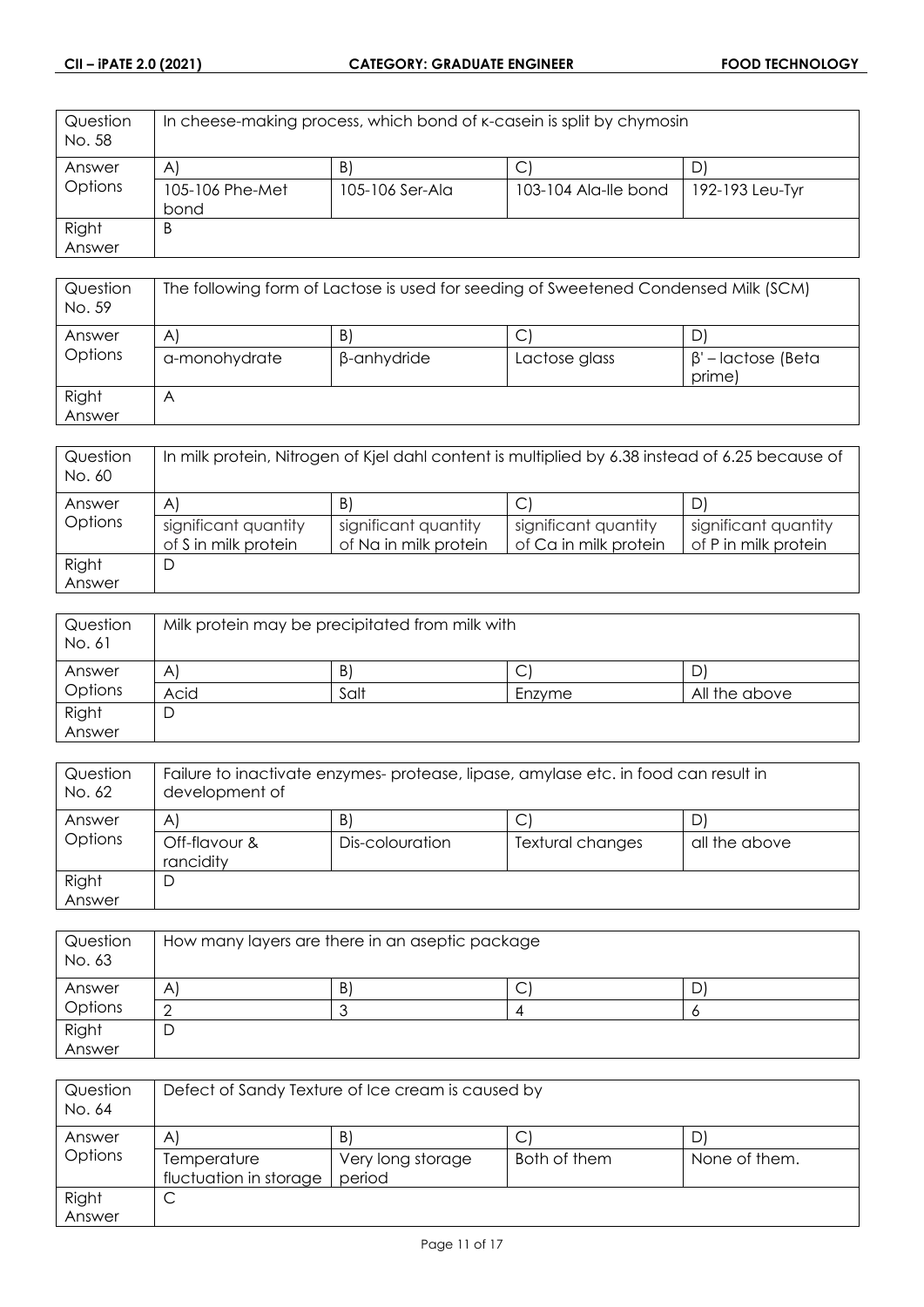| Question<br>No. 65 | The most common microbial agent of mastitis in milch animal is |                  |                 |             |
|--------------------|----------------------------------------------------------------|------------------|-----------------|-------------|
| Answer             | $\mathsf{A}$                                                   | B)               |                 |             |
| <b>Options</b>     | Staphylococcus                                                 | Escherichia coli | Corynebacterium | All of them |
|                    | aureus                                                         |                  | pyogenes        |             |
| Right              | D                                                              |                  |                 |             |
| Answer             |                                                                |                  |                 |             |

| Question<br>No. 66 | The chemical sanifizer commonly used in food industries |                     |                     |               |
|--------------------|---------------------------------------------------------|---------------------|---------------------|---------------|
| Answer             | A                                                       | B                   | ◡                   |               |
| <b>Options</b>     | Caustic soda                                            | sodium triphosphate | sodium hypochlorite | None of these |
| Right              | ◡                                                       |                     |                     |               |
| Answer             |                                                         |                     |                     |               |

| Question<br>No. 67 | All pathogenic organisms are |             | in nature    |                     |
|--------------------|------------------------------|-------------|--------------|---------------------|
| Answer             | A                            | B.          | С            |                     |
| Options            | Psychrotrophic               | Mesophillic | Thermophilic | <b>Thermodurics</b> |
| Right              | B                            |             |              |                     |
| Answer             |                              |             |              |                     |

| Question<br>No. 68 | Type of organism responsible for sweet curdling of fluid milk |             |                     |                     |
|--------------------|---------------------------------------------------------------|-------------|---------------------|---------------------|
| Answer             | Α                                                             | B)          | C                   |                     |
| Options            | Psychrotrophic                                                | Mesophillic | <b>Thermophilic</b> | <b>Thermodurics</b> |
| Right              |                                                               |             |                     |                     |
| Answer             |                                                               |             |                     |                     |

| Question<br>No. 69 | Organisms capable of withstanding pasteurizing temperatures of 63°C/30 min |                    |                     |                     |
|--------------------|----------------------------------------------------------------------------|--------------------|---------------------|---------------------|
| Answer             | A                                                                          | B.                 |                     | D                   |
| Options            | Psychrotrophic                                                             | <b>Mesophillic</b> | <b>Thermophilic</b> | <b>Thermodurics</b> |
| Right              | ┕                                                                          |                    |                     |                     |
| Answer             |                                                                            |                    |                     |                     |

| Question<br>No. 70 | E. coli is categorized as<br>microorganism |           |             |                  |
|--------------------|--------------------------------------------|-----------|-------------|------------------|
| Answer             | A                                          | B.        | Ć           | ◡                |
| Options            | Aerobic                                    | Anaerobic | Facultative | Microaerophillic |
| Right              | ◡                                          |           |             |                  |
| Answer             |                                            |           |             |                  |

| Question<br>No. 71 | Desirable Acidity range (% LA) of Yoghurt as a FG varies from |             |              |                 |
|--------------------|---------------------------------------------------------------|-------------|--------------|-----------------|
| Answer             | $\mathsf{A}^{\prime}$                                         | B)          | C            |                 |
| Options            | 0.80 to 1.00                                                  | .10 to 1.20 | 0.70 to 0.75 | $0.30$ to $.50$ |
| Right              | Α                                                             |             |              |                 |
| Answer             |                                                               |             |              |                 |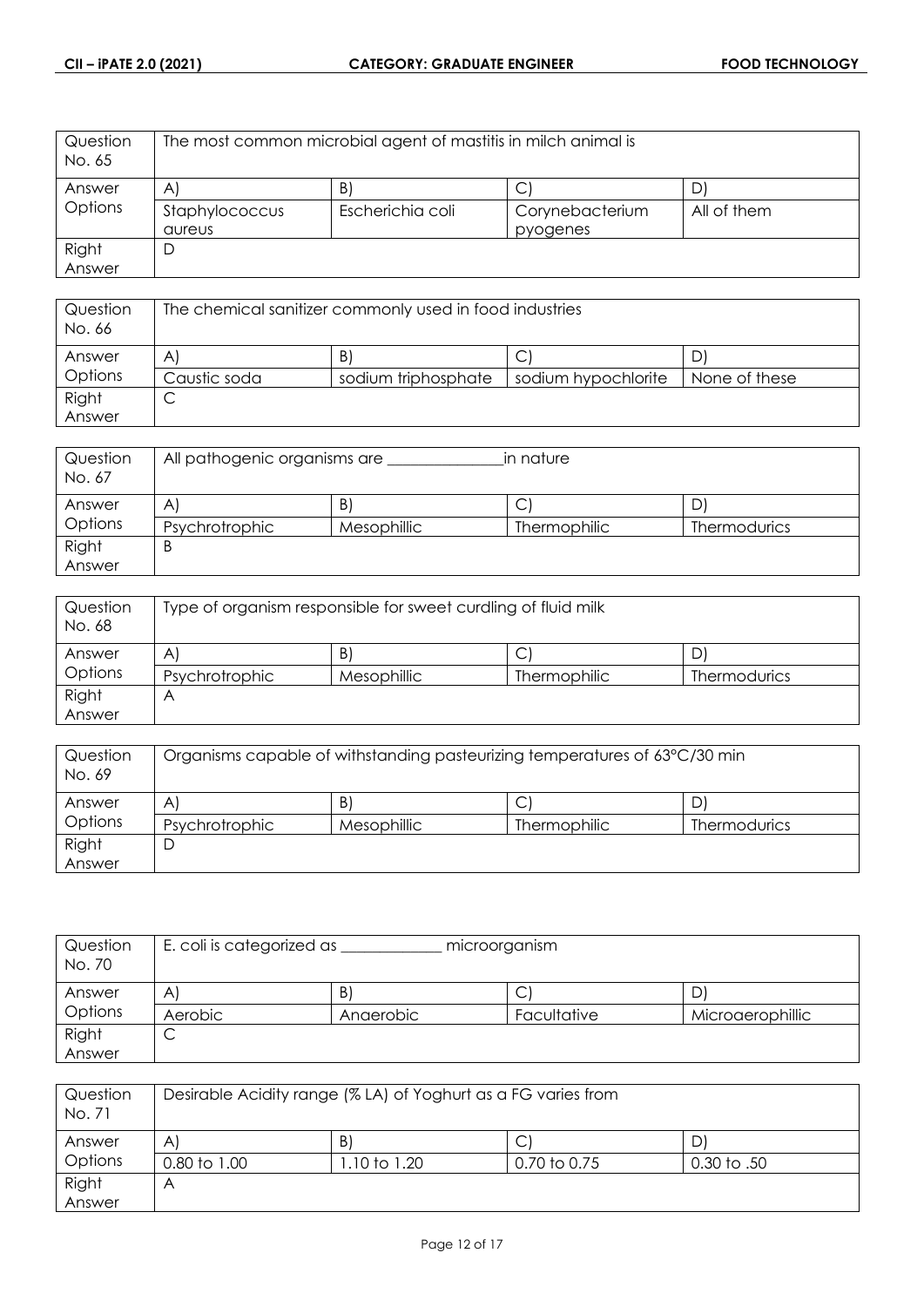| Question<br>No. 72 | Bacillus cereus can be removed from milk by |                      |                     |                |
|--------------------|---------------------------------------------|----------------------|---------------------|----------------|
| Answer             | A                                           | B                    |                     |                |
| Options            | Immediate cooling                           | batch pasteurization | <b>Thermization</b> | Bactofugation. |
|                    | of Raw milk                                 | process              |                     |                |
| Right              | D                                           |                      |                     |                |
| Answer             |                                             |                      |                     |                |

| Question<br>No. 73 | In Methylene Blue Reduction Test                                                   |                                                                                   |                                                                             |                                                                       |
|--------------------|------------------------------------------------------------------------------------|-----------------------------------------------------------------------------------|-----------------------------------------------------------------------------|-----------------------------------------------------------------------|
| Answer             | $\mathsf{A}$                                                                       | B)                                                                                |                                                                             | D)                                                                    |
| Options            | The disappearance<br>of color in a short<br>time indicates high<br>microbial load. | The disappearance<br>of color in a long<br>time indicates high<br>microbial load. | Disappearance of<br>color indicates<br>proper<br>pasteurization of<br>milk. | Disappearance of<br>color indicates<br>presence of E.Coli in<br>milk. |
| Right              | A                                                                                  |                                                                                   |                                                                             |                                                                       |
| Answer             |                                                                                    |                                                                                   |                                                                             |                                                                       |

| Question<br>No. 74 | is source of food contamination by Rod Shaped Bacterial (Specially<br>spores) |                     |               |                             |
|--------------------|-------------------------------------------------------------------------------|---------------------|---------------|-----------------------------|
| Answer             | $\mathsf{A}$                                                                  | $\vert$ B           | ◡             | D.                          |
| Options            | Improper<br>refrigeration                                                     | un-cleaned utensils | dirt and dust | washing with plain<br>water |
| Right<br>Answer    | ◡                                                                             |                     |               |                             |

| Question<br>No. 75 | Media required for identification of presence of Yeast and Moulds in Milk is |                 |                      |                   |
|--------------------|------------------------------------------------------------------------------|-----------------|----------------------|-------------------|
| Answer             | $\mathsf{A}^{\prime}$                                                        | $\vert B \vert$ | С                    | D                 |
| Options            | Tryptone dextrose                                                            | Tributyrin Agar | Eosin Mythylene Blue | Malt extract agar |
|                    | agar.                                                                        |                 | agar                 |                   |
| Right              | D                                                                            |                 |                      |                   |
| Answer             |                                                                              |                 |                      |                   |

| Question<br>No. 76 | Antimicrobial action of NaCl in food arises as |                                          |                                   |               |
|--------------------|------------------------------------------------|------------------------------------------|-----------------------------------|---------------|
| Answer             | $\mathsf{A}$                                   | B)                                       | С                                 |               |
| Options            | Lowering water<br>activity of food<br>products | Creates dehydration<br>of microbial cell | Decreases oxygen<br>level in food | All of these. |
| Right              | D                                              |                                          |                                   |               |
| Answer             |                                                |                                          |                                   |               |

| Question<br>No. 77 | Which of the flowing is/are non-sporulating bacteria? |                                 |                    |             |
|--------------------|-------------------------------------------------------|---------------------------------|--------------------|-------------|
| Answer             | B'<br>D<br>$\mathsf{A}$                               |                                 |                    |             |
| Options            | Leuconostoc<br>mesenteroides                          | Clostridium<br><b>Botulinum</b> | Bacillus anthracis | All of them |
| Right<br>Answer    | Α                                                     |                                 |                    |             |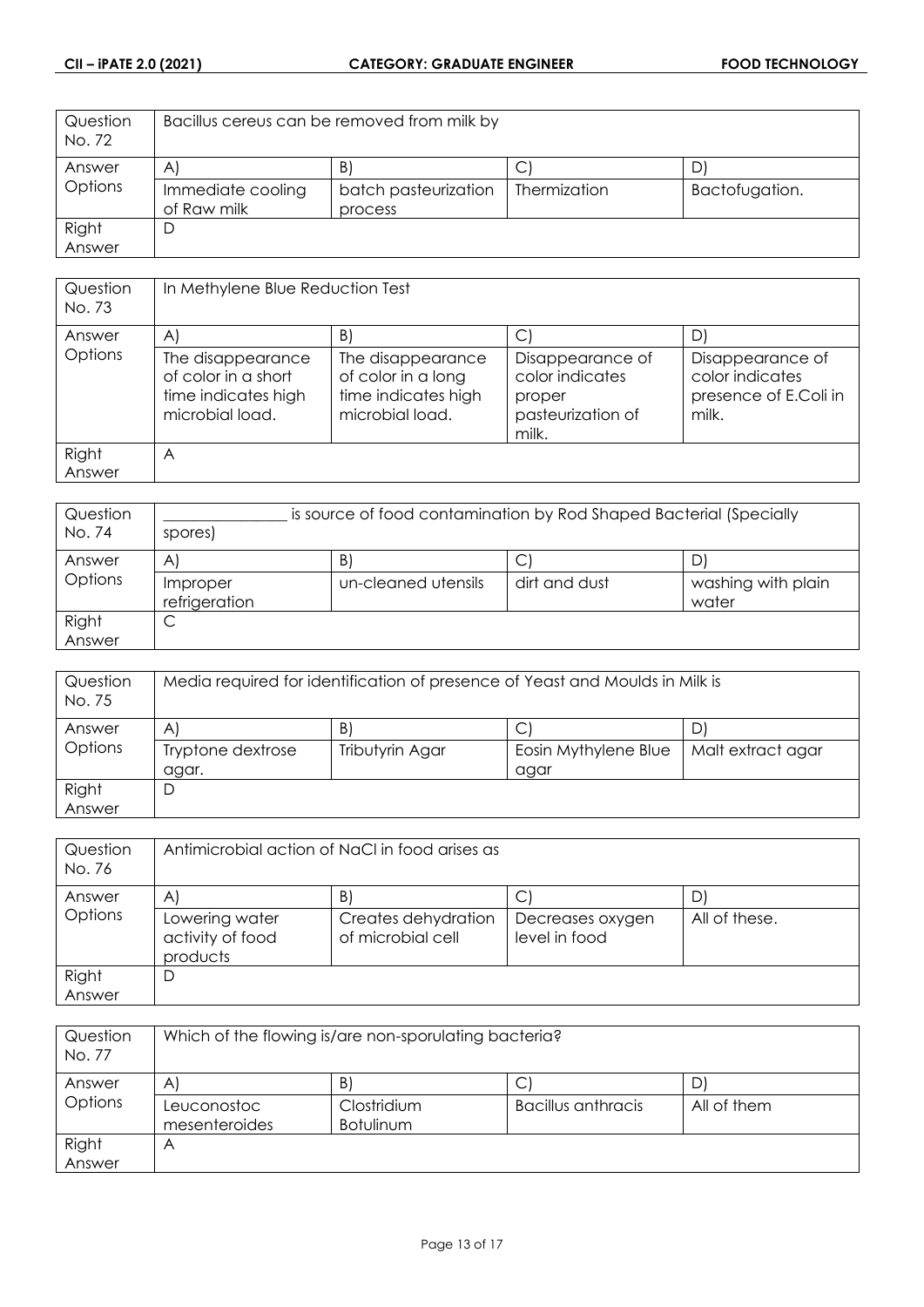| Question<br>No. 78 | Pickling is a result of |                      |                    |              |
|--------------------|-------------------------|----------------------|--------------------|--------------|
| Answer             | $\mathsf{A}$            | B)                   |                    | D            |
| Options            | Fermentation by         | Fermentation by      | Enzymatic reaction | All of these |
|                    | acetic acid bacteria    | lactic acid bacteria |                    |              |
| Right              | B                       |                      |                    |              |
| Answer             |                         |                      |                    |              |

| Question<br>No. 79 | Scum formation occurs in pickle due to growth of |       |       |            |
|--------------------|--------------------------------------------------|-------|-------|------------|
| Answer             | A                                                | B)    | ◡     | D'         |
| Options            | Pathogenic bacteria                              | Molds | Algae | Wild yeast |
| Right<br>Answer    | D                                                |       |       |            |

| Question<br>No. 80 | Fermentation of inside tissues of vegetables during pickling causes |               |                         |                    |
|--------------------|---------------------------------------------------------------------|---------------|-------------------------|--------------------|
| Answer<br>Options  | A<br><b>Cloudiness</b>                                              | B<br>Softness | Dull & faded<br>product | D<br>None of these |
| Right<br>Answer    | D                                                                   |               |                         |                    |

| Question<br>No. 81 | Contamination of condensed milk with the yeast Torula lactis condensi may cause |                             |               |               |
|--------------------|---------------------------------------------------------------------------------|-----------------------------|---------------|---------------|
| Answer             | A                                                                               | B                           | C             |               |
| Options            | <b>Bloating</b>                                                                 | <b>Bacterial thickening</b> | mould buttons | None of these |
| Right              |                                                                                 |                             |               |               |
| Answer             |                                                                                 |                             |               |               |

| Question<br>No. 82 | Microbial rennet is mainly prepared from |                   |                             |         |
|--------------------|------------------------------------------|-------------------|-----------------------------|---------|
| Answer             | A                                        | B.                | ◡                           | D       |
| Options            | A. fumigatus                             | <b>B.subtilis</b> | <b>B.stearothermophilus</b> | A.niger |
| Right              | B                                        |                   |                             |         |
| Answer             |                                          |                   |                             |         |

| Question<br>No. 83 | Molds can grow over a pH range of |            |              |               |
|--------------------|-----------------------------------|------------|--------------|---------------|
| Answer             | A                                 | B.         | ◡            |               |
| Options            | .5 to 9.0                         | 4.5 to 7.5 | 6.00 to 7.50 | none of these |
| Right              | Р                                 |            |              |               |
| Answer             |                                   |            |              |               |

| Question<br>No. 84 | Chemical Changes that often used as ripening index of cheese. |             |           |              |
|--------------------|---------------------------------------------------------------|-------------|-----------|--------------|
| Answer             | A                                                             | B)          | J         |              |
| Options            | <b>Glycolysis</b>                                             | Proteolysis | Lipolysis | all of these |
| Right              | Α                                                             |             |           |              |
| Answer             |                                                               |             |           |              |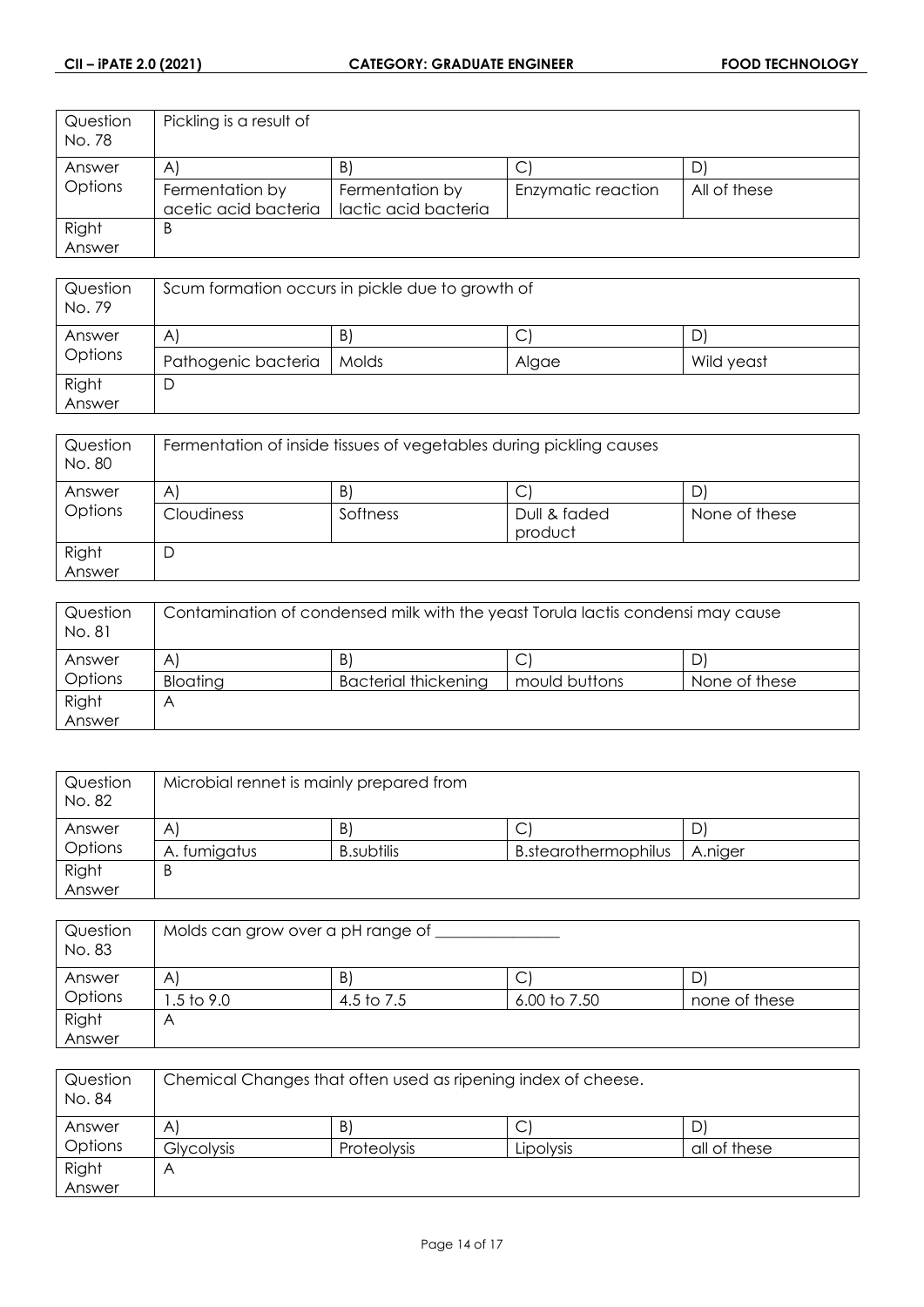| Question<br>No. 85 | Milk constituents responsible for the yellowish color of milk |          |             |                 |
|--------------------|---------------------------------------------------------------|----------|-------------|-----------------|
| Answer             | $\mathsf{A}$                                                  | Β        | ب           |                 |
| <b>Options</b>     | Cephalin                                                      | Carotene | Xanthophyll | β-lactoglobulin |
| Right              | B                                                             |          |             |                 |
| Answer             |                                                               |          |             |                 |

| Question<br>No. 86 | Pigment responsible for greenish yellow color of whey |            |             |            |
|--------------------|-------------------------------------------------------|------------|-------------|------------|
| Answer             | A                                                     | B.         | ◡           | ' ل        |
| Options            | B-carotene                                            | Riboflavin | Xanthophyll | a-carotene |
| Right              | B                                                     |            |             |            |
| Answer             |                                                       |            |             |            |

| Question<br>No. 87 | Enzyme leads to rancid flavour |           |        |         |
|--------------------|--------------------------------|-----------|--------|---------|
| Answer             | A                              | B.        | ◡      |         |
| Options            | Protease                       | Phosphate | Lipase | Analase |
| Right              | ◡                              |           |        |         |
| Answer             |                                |           |        |         |

| Question<br>No. 88 | People suffering from lactose intolerance lacking the enzyme of |                         |                    |                   |
|--------------------|-----------------------------------------------------------------|-------------------------|--------------------|-------------------|
| Answer             | A                                                               | B'                      | ◡                  |                   |
| Options            | Maltase                                                         | $\beta$ – galactosidase | Pancreatic Amylase | Pancreatic Lipase |
| Right              | Β                                                               |                         |                    |                   |
| Answer             |                                                                 |                         |                    |                   |

| Question<br>No. 89 | Lactic acid coagulates milk by producing precipitation of Casein at<br>pH. |     |   |  |
|--------------------|----------------------------------------------------------------------------|-----|---|--|
| Answer             | A                                                                          | B.  | ◡ |  |
| Options            | 4.6                                                                        | 3.5 |   |  |
| Right              | Α                                                                          |     |   |  |
| Answer             |                                                                            |     |   |  |

| Question<br>No. 90 | In Milk, presence of | enzyme indicates pasteurization efficiency. |        |         |
|--------------------|----------------------|---------------------------------------------|--------|---------|
| Answer             | Α                    | B                                           | ◡      | D       |
| Options            | Protease             | Phosphate                                   | Lipase | Analase |
| Right              | Β                    |                                             |        |         |
| Answer             |                      |                                             |        |         |

| Question<br>No. 91 | Yield of co-extruded multilayer blown film in pouch-packing = |                                                                |                                                  |                                                          |
|--------------------|---------------------------------------------------------------|----------------------------------------------------------------|--------------------------------------------------|----------------------------------------------------------|
| Answer             | $\mathsf{A}$                                                  | B)                                                             | C                                                | D                                                        |
| Options            | Number of good<br>pouches/rolls of<br>poly-film               | (Wastage of film<br>$(inKg)/ 1 kg of poly-$<br>$film)$ $X$ 100 | Number of good<br>pouches / 1 kg of<br>poly-film | (Number of good<br>pouches / 1 kg of<br>poly-film) X 100 |
| Right              | С                                                             |                                                                |                                                  |                                                          |
| Answer             |                                                               |                                                                |                                                  |                                                          |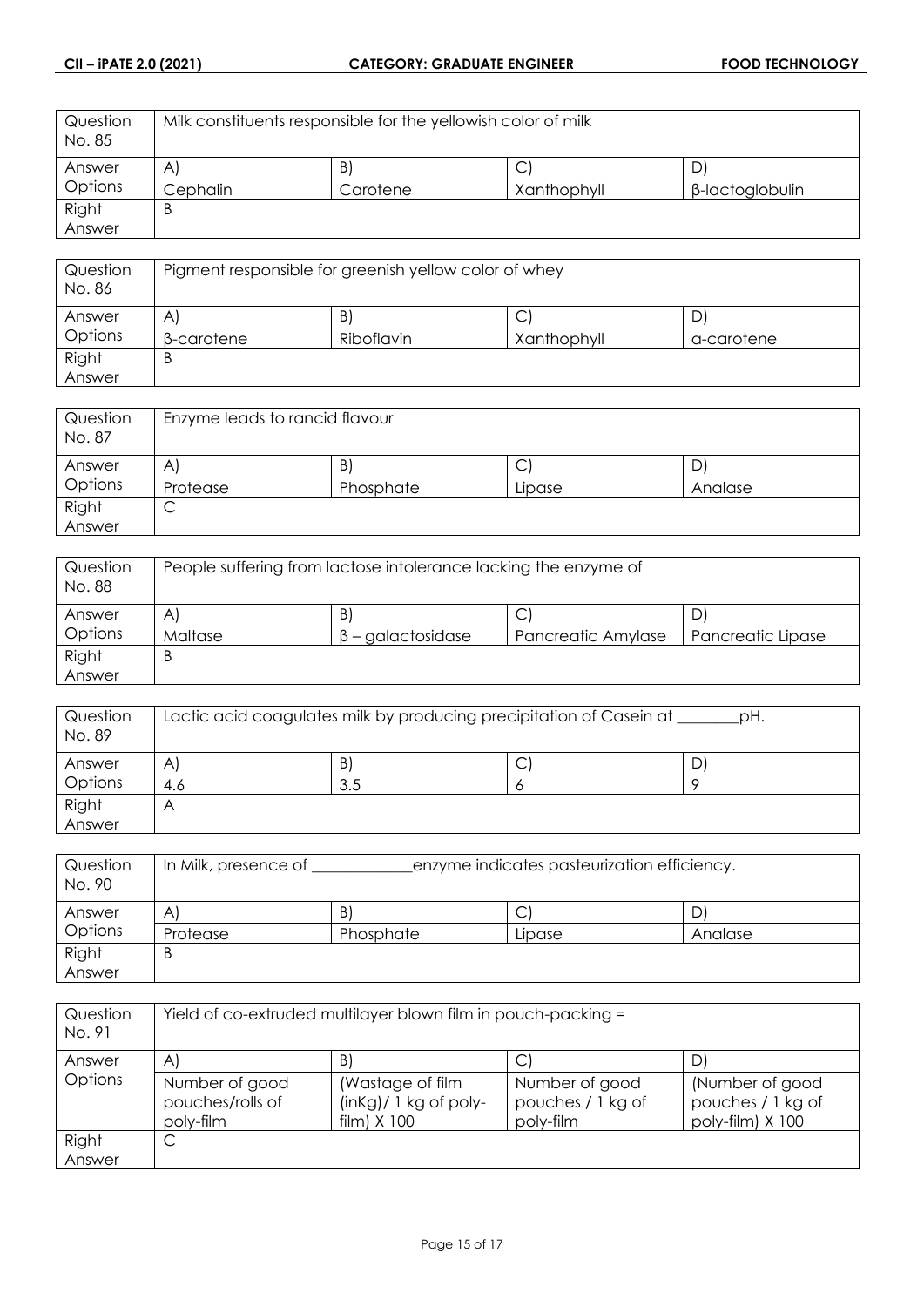| Question<br>No. 92 | % overrun of Ice-Cream                                                                     |                                                                                                                           |                                                                      |                                                                                                |
|--------------------|--------------------------------------------------------------------------------------------|---------------------------------------------------------------------------------------------------------------------------|----------------------------------------------------------------------|------------------------------------------------------------------------------------------------|
| Answer             | $\mathsf{A}$                                                                               | B)                                                                                                                        | $\vert$ $\vert$                                                      | D)                                                                                             |
| Options            | {(Volume of ice-<br>cream - Volume of<br>Ice Cream Mix) /<br>Volume of Ice<br>Cream} X 100 | {(Weight of Unit)<br>Volume of Ice<br>Cream - Weight of<br>Unit Volume of mix)/<br>Weight of Unit<br>Volume of mix} X 100 | {(Weight of mix -<br>Weight of Ice<br>Cream)/Weight of<br>mix} X 100 | {(Volume of ice-<br>cream - Volume of<br>Ice Cream Mix) /<br>Volume of Ice<br>Cream Mix} X 100 |
| Right<br>Answer    | D                                                                                          |                                                                                                                           |                                                                      |                                                                                                |

| Question<br>No. 93 | The Typical Vanilla flavor (as food flavouring agent) is developed |                  |                     |                        |
|--------------------|--------------------------------------------------------------------|------------------|---------------------|------------------------|
| Answer             | A                                                                  | B'               |                     | D                      |
| Options            | When the fruits                                                    | By fermenting of | By sun drying of    | By storing the vanilla |
|                    | become mature in                                                   | Vanilla bean     | vanilla beans for 4 | beans in cold room     |
|                    | Vanilla plant                                                      |                  | weeks.              | for 4 Months.          |
| Right              | B                                                                  |                  |                     |                        |
| Answer             |                                                                    |                  |                     |                        |

| Question<br>No. 94 | Use of Saccharine in ice-cream mix causes the problem of |             |              |              |
|--------------------|----------------------------------------------------------|-------------|--------------|--------------|
| Answer             | A                                                        | B           | J            |              |
| Options            | Low Total Solid                                          | Low Overrun | Both of them | None of them |
| Right              | ◡                                                        |             |              |              |
| Answer             |                                                          |             |              |              |

| Question<br>No. 95 | The main purpose for addition of salt in Butter |              |                  |                     |
|--------------------|-------------------------------------------------|--------------|------------------|---------------------|
| Answer             | A                                               | $\mathsf{B}$ | С                |                     |
| Options            | Improve keeping                                 | For taste    | Increase overrun | For all these three |
|                    | quality                                         | enhancement  |                  |                     |
| Right              | D                                               |              |                  |                     |
| Answer             |                                                 |              |                  |                     |

| Question<br>No. 96 | Temperature of time combination of heat treatment of milk for Dahi processing |                   |                   |                     |
|--------------------|-------------------------------------------------------------------------------|-------------------|-------------------|---------------------|
| Answer             | A                                                                             | B)                |                   |                     |
| Options            | 90°C for 10 minutes                                                           | 82°C for 3 Second | 82°C for 1 minute | 90°C for 2-3 Second |
| Right              | Α                                                                             |                   |                   |                     |
| Answer             |                                                                               |                   |                   |                     |

| Question<br>No. 97 | Disturbances or vibrations at the time of curd setting results<br>defect in Dahi. |          |             |                |
|--------------------|-----------------------------------------------------------------------------------|----------|-------------|----------------|
| Answer             | A                                                                                 | B)       | ◡           |                |
| Options            | Bitterness                                                                        | Ropiness | Wheying Off | Lump formation |
| Right              | ◡                                                                                 |          |             |                |
| Answer             |                                                                                   |          |             |                |